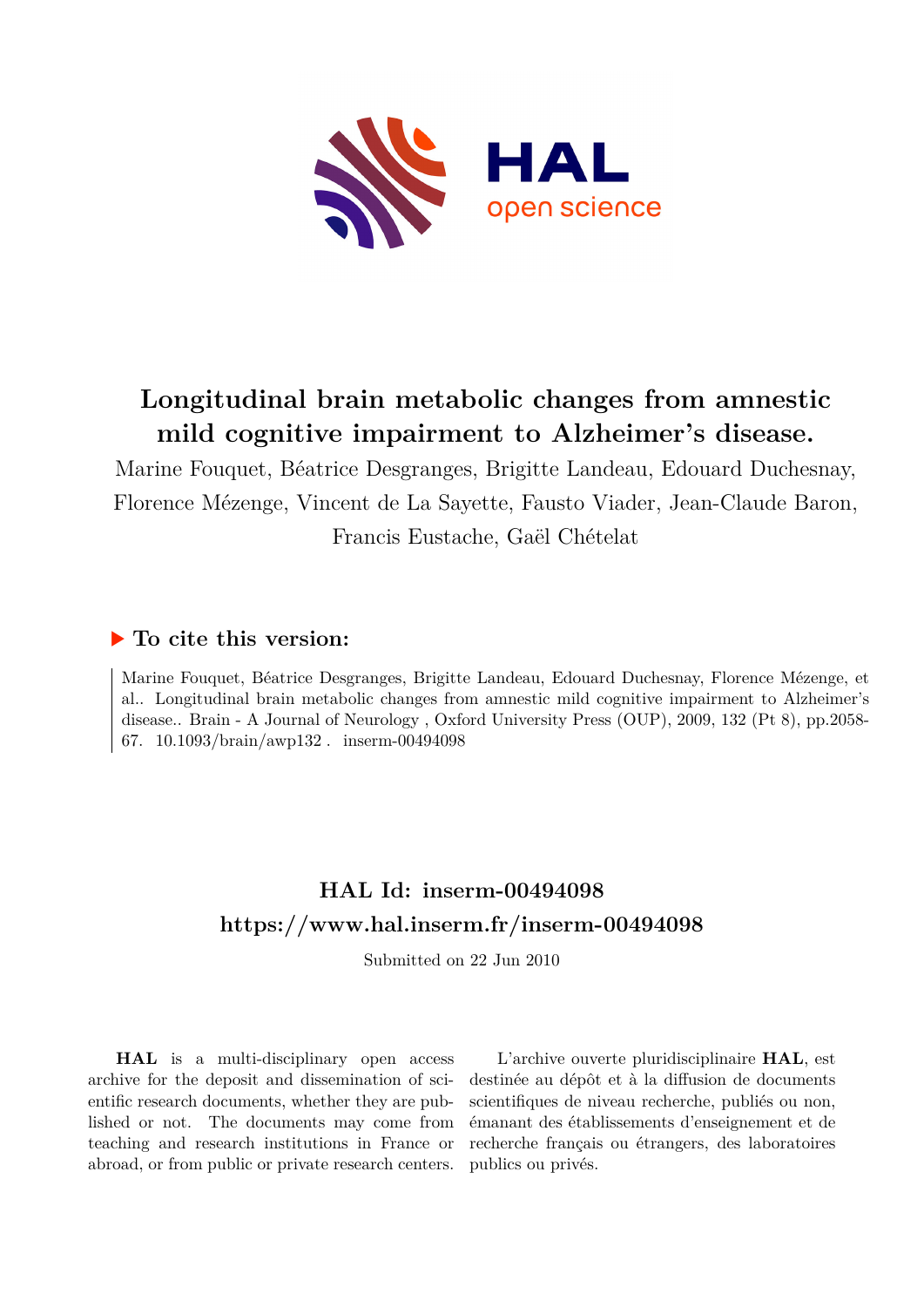# **LONGITUDINAL BRAIN METABOLIC CHANGES FROM AMNESTIC MILD COGNITIVE IMPAIRMENT TO ALZHEIMER'S DISEASE**

Marine Fouquet,<sup>1</sup> Béatrice Desgranges,<sup>1</sup> Brigitte Landeau, <sup>1</sup> Edouard Duchesnay, <sup>2</sup> Florence Mézenge,<sup>1</sup> Vincent de la Savette, <sup>1,3</sup> Fausto Viader, <sup>1,3</sup> Jean-Claude Baron, <sup>4</sup> Francis Eustache, <sup>1</sup> Gaël Chételat, <sup>1</sup>

*<sup>1</sup>Inserm - EPHE - Université de Caen/Basse-Normandie, Unité U923, GIP Cyceron, CHU Côte de Nacre, Caen, France*

*<sup>2</sup> CEA, Laboratoire de Neuroimagerie Assistée par Ordinateur, NeuroSpin, Gif-sur-Yvette, France*

*<sup>3</sup> Département de Neurologie, CHU Côte de Nacre, Caen, France <sup>4</sup>Department of clinical Neurosciences, University of Cambridge, UK*

### **Corresponding author:**

Gaël Chételat, Inserm - EPHE - Université de Caen Basse Normandie, Unité U923, Laboratoire de Neuropsychologie, GIP Cyceron, Bd H Becquerel, 14074 Caen cedex, France; Tel: +33 (0)2 31 47 01 07; Fax: +33 (0)2 31 47 02 75; E-mail: chetelat@cyceron.fr

**Running title:** Metabolic changes from aMCI to AD

**Number of words in the body of the manuscript:** 3672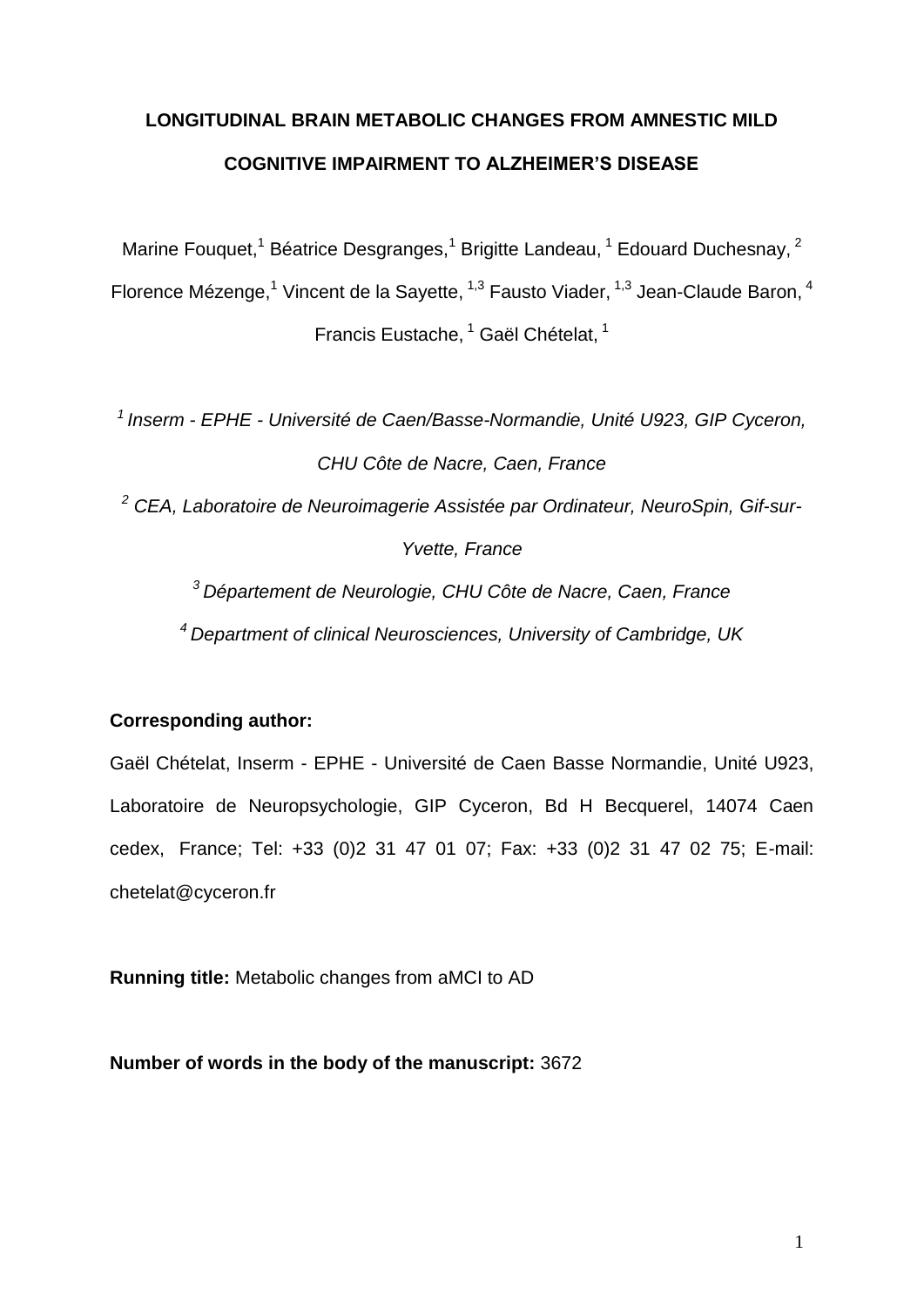#### **ABSTRACT**

A sensitive marker for monitoring progression of early Alzheimer"s Disease (AD) would help to develop and test new therapeutic strategies. The present study aimed at investigating brain metabolism changes over time, as potential monitoring marker, in patients with amnestic Mild Cognitive Impairment (aMCI), according to their clinical outcome (converters or non-converters), and in relation to their cognitive decline. Seventeen aMCI patients underwent MRI and <sup>18</sup>FDG-PET scans both at inclusion and 18 months later. Baseline and follow-up PET data were corrected for partial volume effects and spatially normalized using MRI data, scaled to the vermis and compared using SPM2. "PET-PAC" maps reflecting metabolic percent annual changes were created for correlation analyses with cognitive decline. In the whole sample, the greatest metabolic decrease concerned the posterior cingulateprecuneus area. Converters had significantly greater metabolic decrease than nonconverters in two ventro-medial prefrontal areas, the subgenual (BA25) and anterior cingulate (BA24/32). PET-PAC in BA25 and BA24/32 combined allowed complete between-group discrimination. BA25 PET-PAC significantly correlated with both cognitive decline and PET-PAC in the hippocampal region and temporal pole, while BA24/32 PET-PAC correlated with posterior cingulate PET-PAC. Finally, the metabolic change in BA8/9/10 was inversely related to that in BA25 and showed relative increase with cognitive decline, suggesting that compensatory processes may occur in this dorso-medial prefrontal region. The observed ventro-medial prefrontal disruption is likely to reflect disconnection from the hippocampus, both indirectly through the cingulum bundle and posterior cingulate cortex for BA24/32, and directly through the uncinate fasciculus for BA25. Altogether, our findings emphasize the potential of <sup>18</sup>FDG-PET for monitoring early AD progression.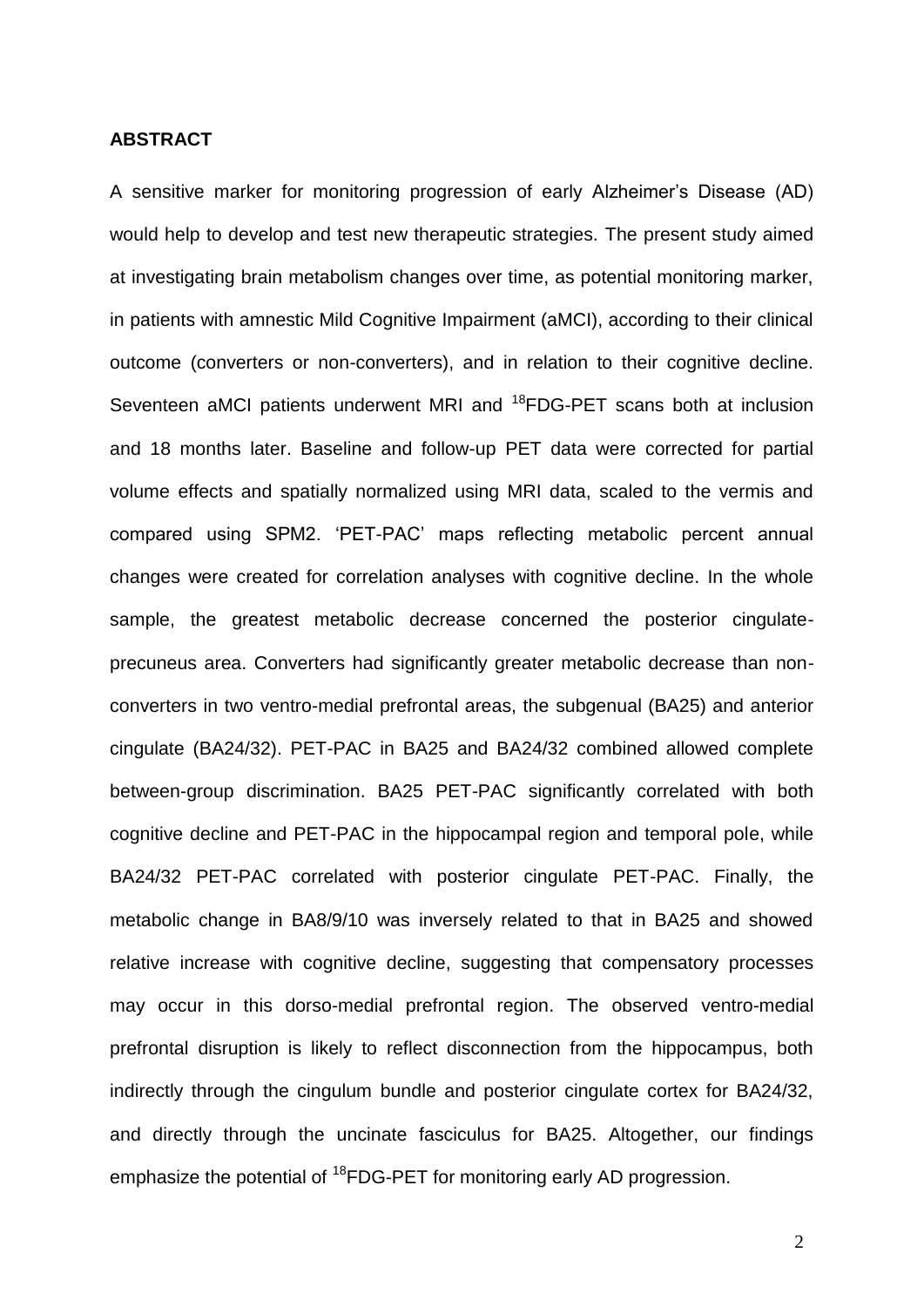## **Keywords**:

amnestic Mild Cognitive Impairment, <sup>18</sup>FDG-PET monitoring, ventro-medial prefrontal cortex, longitudinal study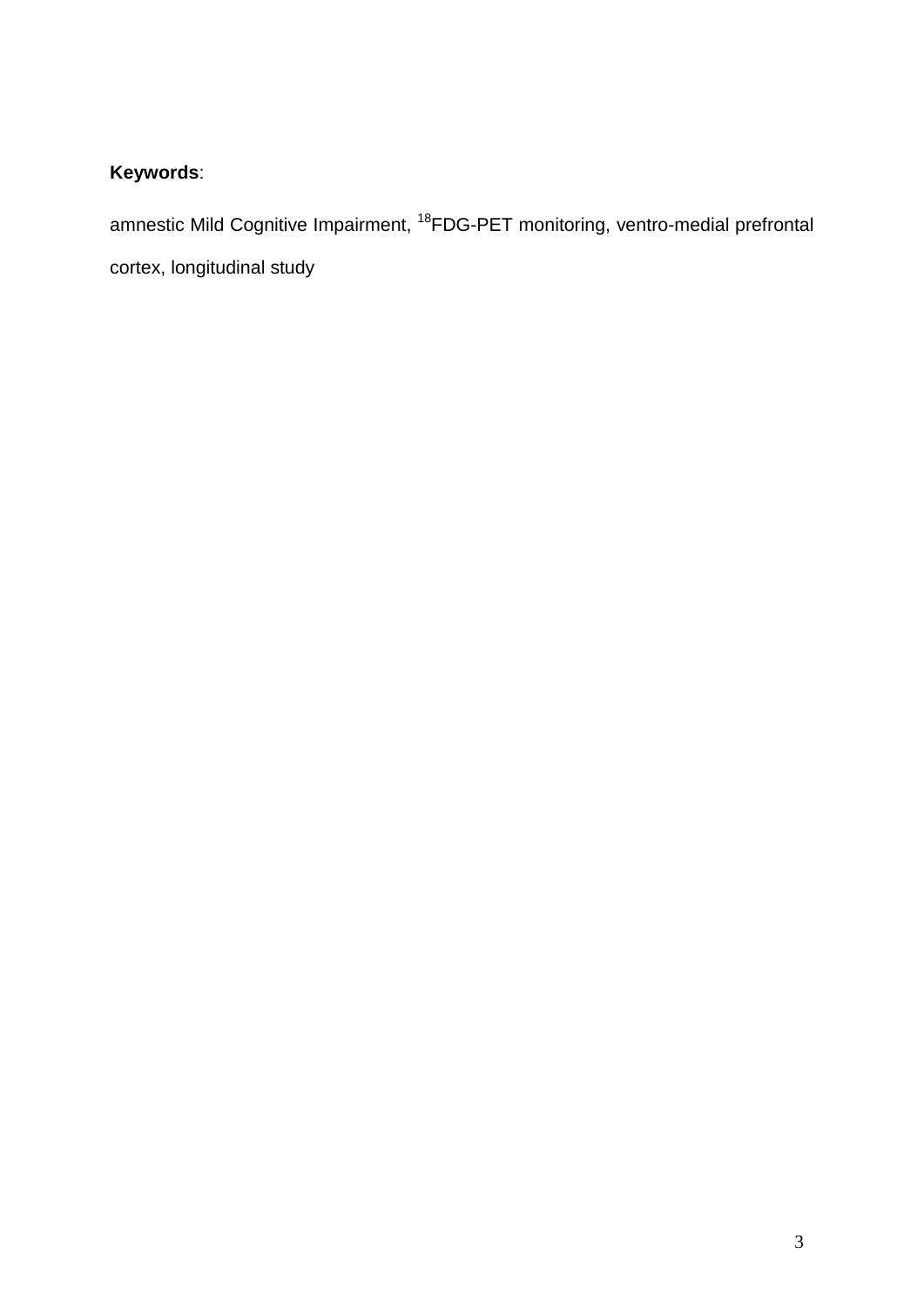#### **INTRODUCTION**

To develop and test new therapeutic strategies for Alzheimer"s Disease (AD), sensitive markers for monitoring disease progression are urgently needed especially at its earliest stages, when neuropathological damage is still confined.

Positron Emission Tomography with 2-[<sup>18</sup>F]-Fluoro-2-Deoxy-D-Glucose (<sup>18</sup>FDG-PET) is exquisitely sensitive to early AD-related brain changes. Significant hypometabolism can be detected in patients with amnestic Mild Cognitive Impairment (aMCI) that best represents the pre-dementia stage of AD Petersen, 2005. The earliest metabolic changes involve the precuneus - posterior cingulate cortex (PCC) and temporo-parietal areas (Salmon *et al.*, 1994; Minoshima *et al.*, 1997; Drzezga *et al.*, 2003; Nestor *et al.*, 2003a; Chételat *et al.*, 2003b; Nestor *et al.*, 2003b; Nestor *et al.*, 2004; Mosconi, 2005; Ishii *et al.*, 2005; Kawachi *et al.*, 2006). By contrast, the frontal cortex appears involved at the dementia stage (Minoshima *et al.*, 1997; Desgranges *et al.*, 1998; Alexander *et al.*, 2002; Herholz *et al.*, 2002), suggesting that metabolic changes should be detectable from aMCI to clinically probable AD.

Nonetheless, little is known about the accuracy of  $^{18}$ FDG-PET to monitor the progression of early AD and only one previous longitudinal <sup>18</sup>FDG-PET study in aMCI patients has been published sofar (Drzezga *et al.*, 2003). This study highlighted significantly greater metabolic decreases in the right middle frontal gyrus in those patients who converted to clinically probable AD as compared to non-converters over a one-year follow-up period. However, whilst clinically meaningful, the dichotomous approach used in this study (i.e. comparing rapid converters to non-converters) is limited by the fact that non-converters do include patients who will later progress to AD. A comprehensive approach should also consider all aMCI patients, whether they rapidly convert or not, assessing in a whole sample analysis brain metabolic changes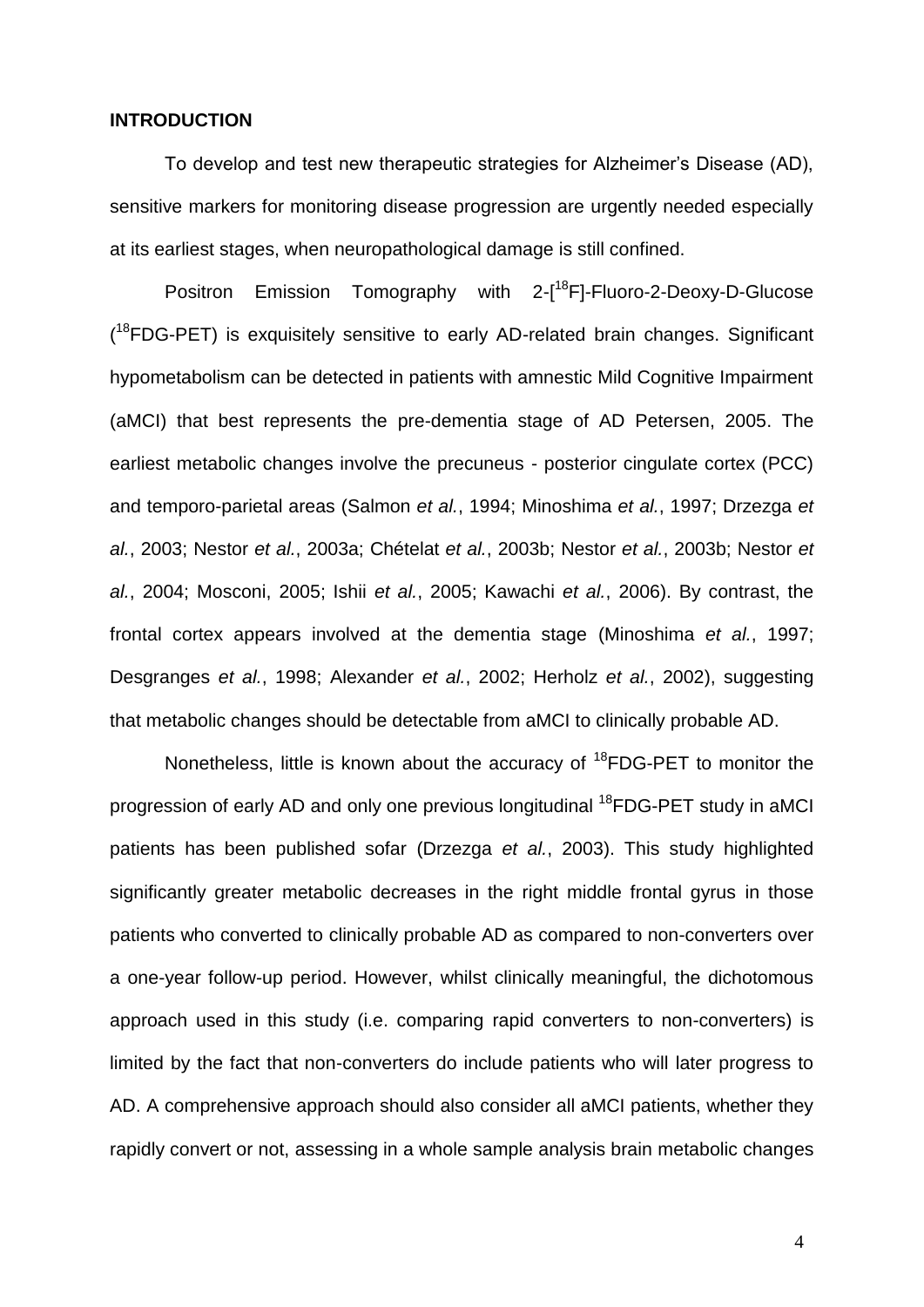in relation to cognitive decline over time (Chételat *et al.*, 2005a). Indeed, these two approaches would appear as complementary as the former would allow identifying specific changes occurring in aMCI patients while they convert to clinically probable AD while the latter would inform on changes characterizing rapid cognitive decline whatever the clinical outcome at the end of an arbitrary-defined follow-up period.

Our main objective with the present study was therefore to further investigate the brain pattern of metabolic changes over the course of early AD using these two complementary approaches, i.e. comparing converters to non-converters in a standard fashion, but also across the whole sample in relation to cognitive decline, implementing methodology specially designed for this purpose. Furthermore, thanks to supplementary analyses, we aimed at assessing their discriminant accuracy for monitoring the progression to early AD and investigating the mechanisms underlying these metabolic changes.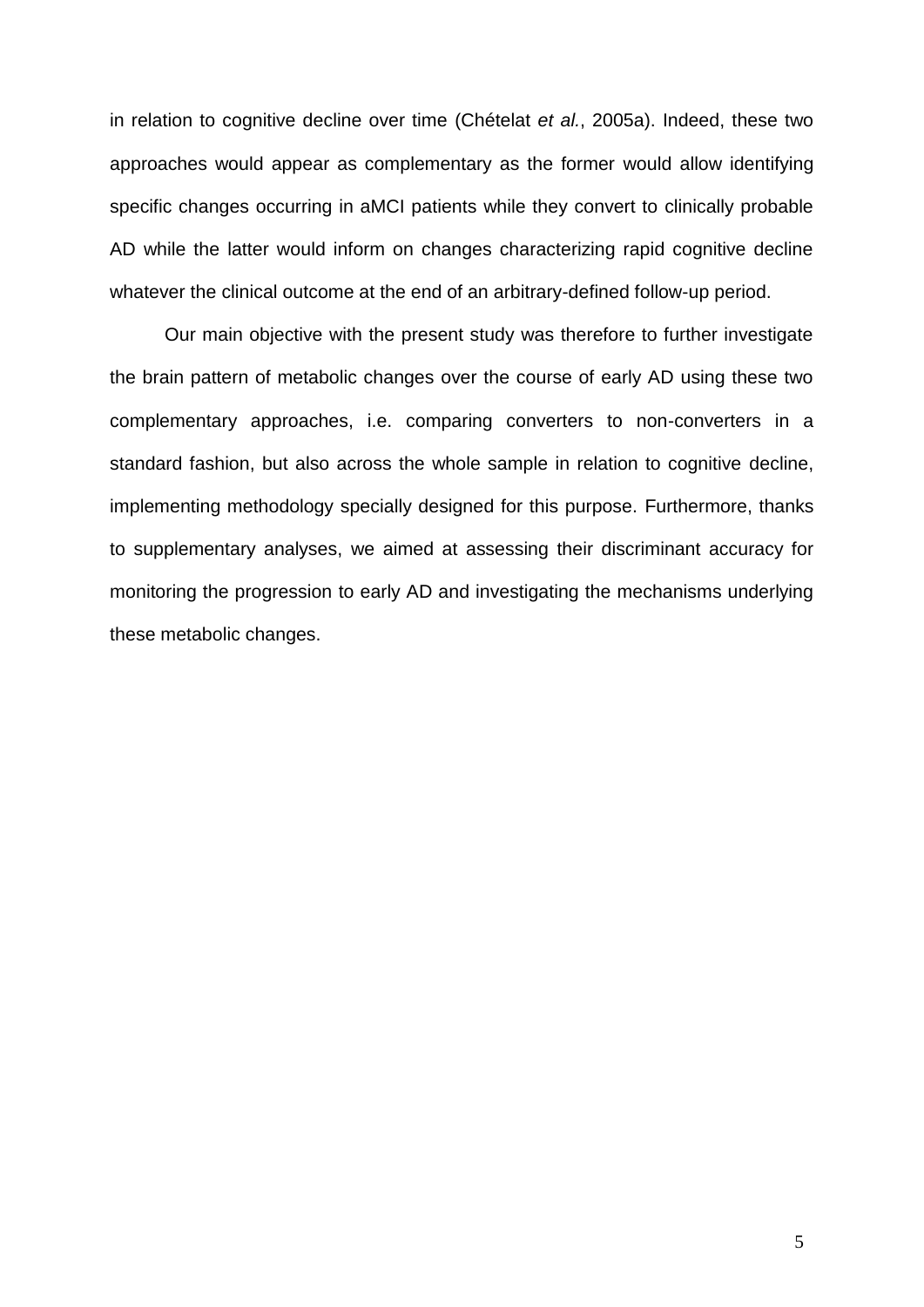#### **METHODS**

#### *Patients*

The present sample partly overlaps with those of our previous publications using baseline PET data (Chételat *et al.*, 2003a; Chételat *et al.*, 2003b; Chételat *et al.*, 2005a; Mevel *et al.*, 2007) or longitudinal magnetic resonance imaging (MRI) data (Chételat *et al.*, 2005b; Chételat *et al.*, 2008), although only those patients with both baseline and follow-up MRI and PET data were included in this study. Briefly, the 17 aMCI patients included here were all recruited through a memory clinic, and all complained of memory impairment. They were right-handed, aged over 55 years and had at least 7 years of education (see Table 1 for demographic and clinical characteristics). They underwent medical, neurological, neuropsychological, and neuroradiological examinations, and were selected according to current criteria of aMCI, i.e. isolated episodic memory deficits (<1.5 SD of the normal mean for age and education), normal performances in other areas of cognition and in global cognition (assessed with MMSE and Mattis scales), and NINCDS-ADRDA criteria for probable AD (McKhann *et al.*, 1984) not met (see Chételat *et al.*, 2005a for details). According to the Declaration of Helsinki, each patient gave written informed consent to participate in the study, which was approved by the regional ethics committee.

Using the same neuropsychological battery as used at inclusion, all aMCI patients were evaluated every 6 months over an 18-month follow-up period to assess whether they met NINCDS-ADRDA criteria of probable AD or not; at the end of the follow-up period, patients were classified as converters or non-converters, respectively. Patients were declared as converters if they had impaired performances (more than 1.5 SD below the normal means according to age and education when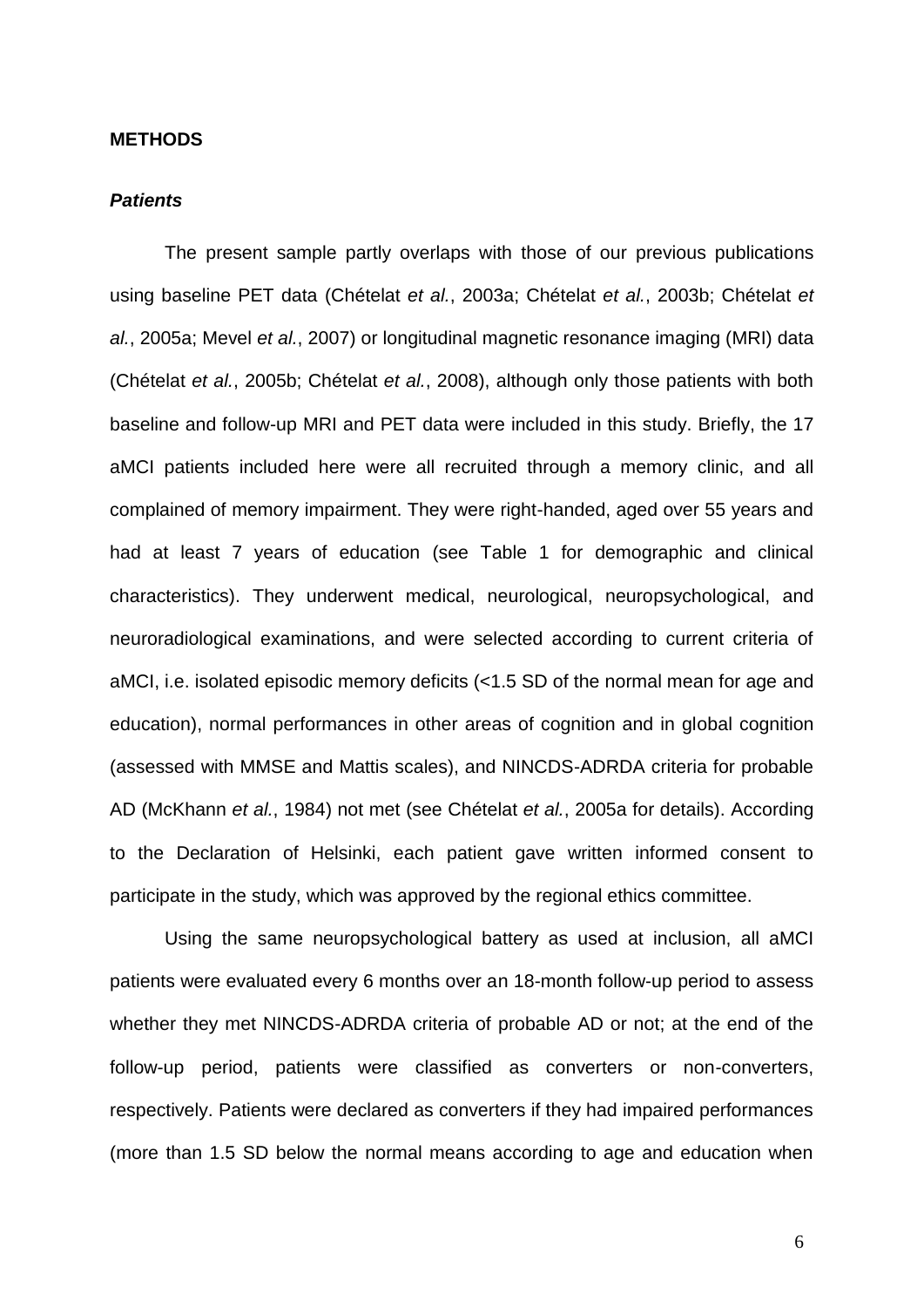available) in at least one of general intellectual function scales as well as in at least two areas of cognition including memory, leading to impaired daily activities as judged by the clinicians from the consultation interviews. Moreover, as an index of cognitive decline, a Mattis - Percent Annual Change (Mattis-PAC) was obtained for each patient. This index was calculated by first modelling a simple linear regression from Mattis scores collected at each neuropsychological evaluation (y=*a*x+*b*; where y=Mattis score and x=time from first evaluation). Then, estimated *a* and *b* values were used to calculate percent change in Mattis scores over 12 months using the formula: [(12a/b)\*100] (Chételat *et al.*, 2005a).

#### *Neuroimaging data acquisition*

Within a few days interval at most from inclusion and 18 months later, each patient underwent MRI and <sup>18</sup>FDG-PET scans on the same scanners and using the same acquisition parameters. MRI consisted of a set of 128 adjacent axial cuts parallel to the anterior-posterior commissure (AC-PC) line and with slice thickness 1.5 mm and pixel size 1x1 mm, using the SPGR (spin gradient recalled) sequence (TR=10.3 ms; TE=2.1 ms; FOV=24x18 cm; matrix=256x192). PET data were collected using the ECAT Exact HR+ device with isotropic resolution of 4.2x4.2x4.6 mm (FOV=158 mm). A catheter was introduced in a vein of the arm to inject the radiotracer. Following  $^{68}$ Ga transmission scans, three to five mCi of  $^{18}$ FDG were injected as a bolus at time 0, and a 10 min PET data acquisition started at 50 min post-injection period. Sixty-three planes were acquired with septa out (volume acquisition), using a voxel size of 2.2x2.2x2.43 mm (see Chételat *et al.*, 2005a for further details).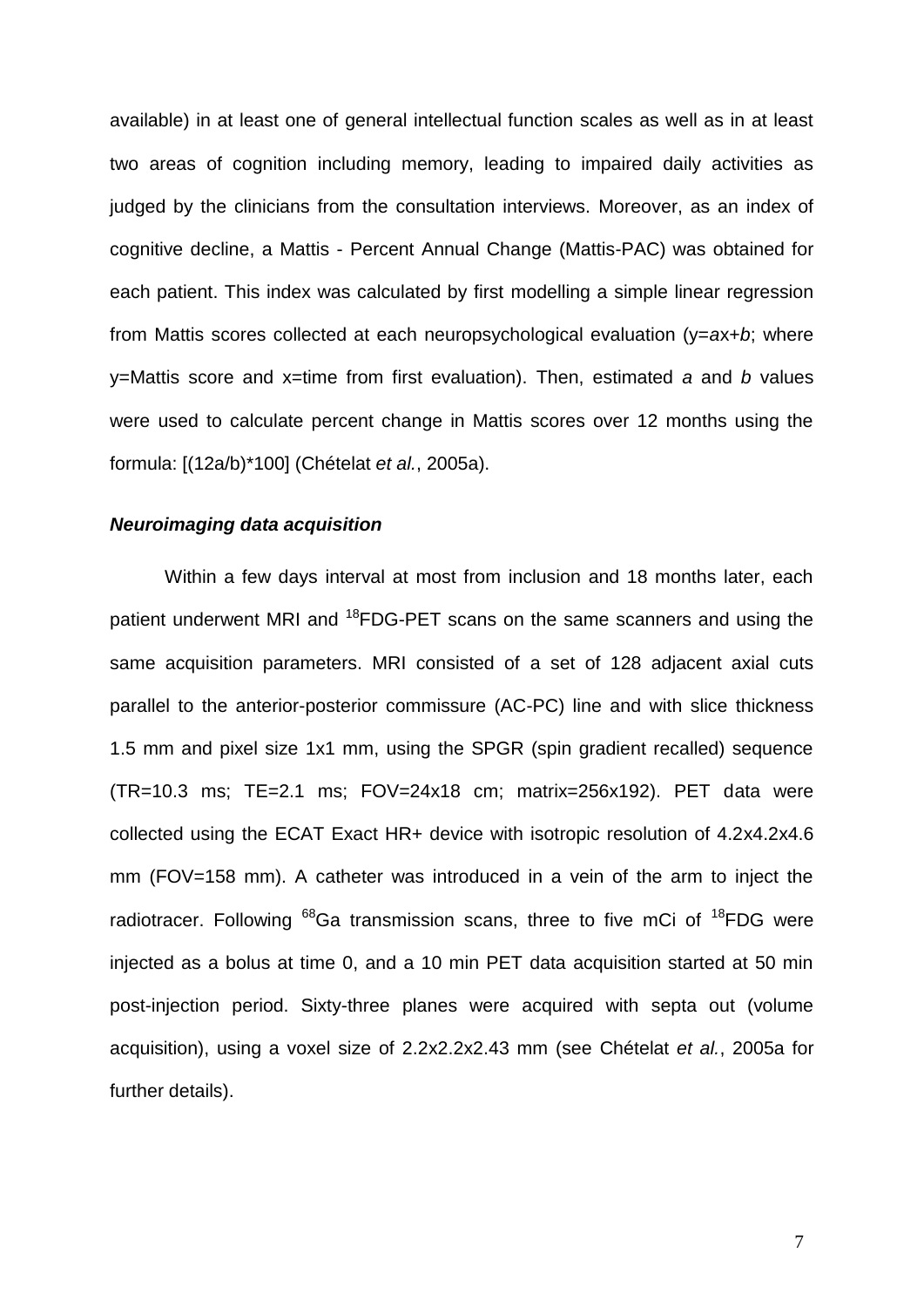#### *PET data processing and analysis*

To implement the two complementary analyses described in Introduction, metabolic changes were evaluated, first, directly from baseline and follow-up PET data and comparing changes in converters and non-converters. Second, maps reflecting metabolic percent annual changes, called "PET-PAC" maps in what follows, were generated for each patients and used to assess relationships with cognitive decline as well as for supplementary analyses. The following sections will successively briefly describe the common and specific processing steps for these analyses. Further details and illustration of these processing steps are provided as **Supplementary material**.

#### *Common processing steps*

A first coregistration was performed to place baseline and follow-up MRI and PET data of each patient in the same space. Second, all PET data were voxel-wise corrected for partial volume effects (PVE) using the patient contemporary MRI and the "modified Muller-Gardner" method (Quarantelli *et al.*, 2004). Third, PET data were scaled using a metabolically preserved brain region, namely the cerebellar vermis (Mevel *et al.*, 2007), to control for inter- and intra-individual global variations in PET signal.

Optimal spatial normalization parameters, to be used in the subsequent specific procedures, were estimated from the spatial normalization of MRI data onto a customized aMCI template using optimal Voxel-Based Morphometry (Good *et al.*, 2001) as previously used in our laboratory (Chételat *et al.*, 2005b). Note that a single set of normalization parameters was estimated for each patient so as to normalize baseline and follow-up PET data using the same parameters to avoid bias due to differential spatial normalization.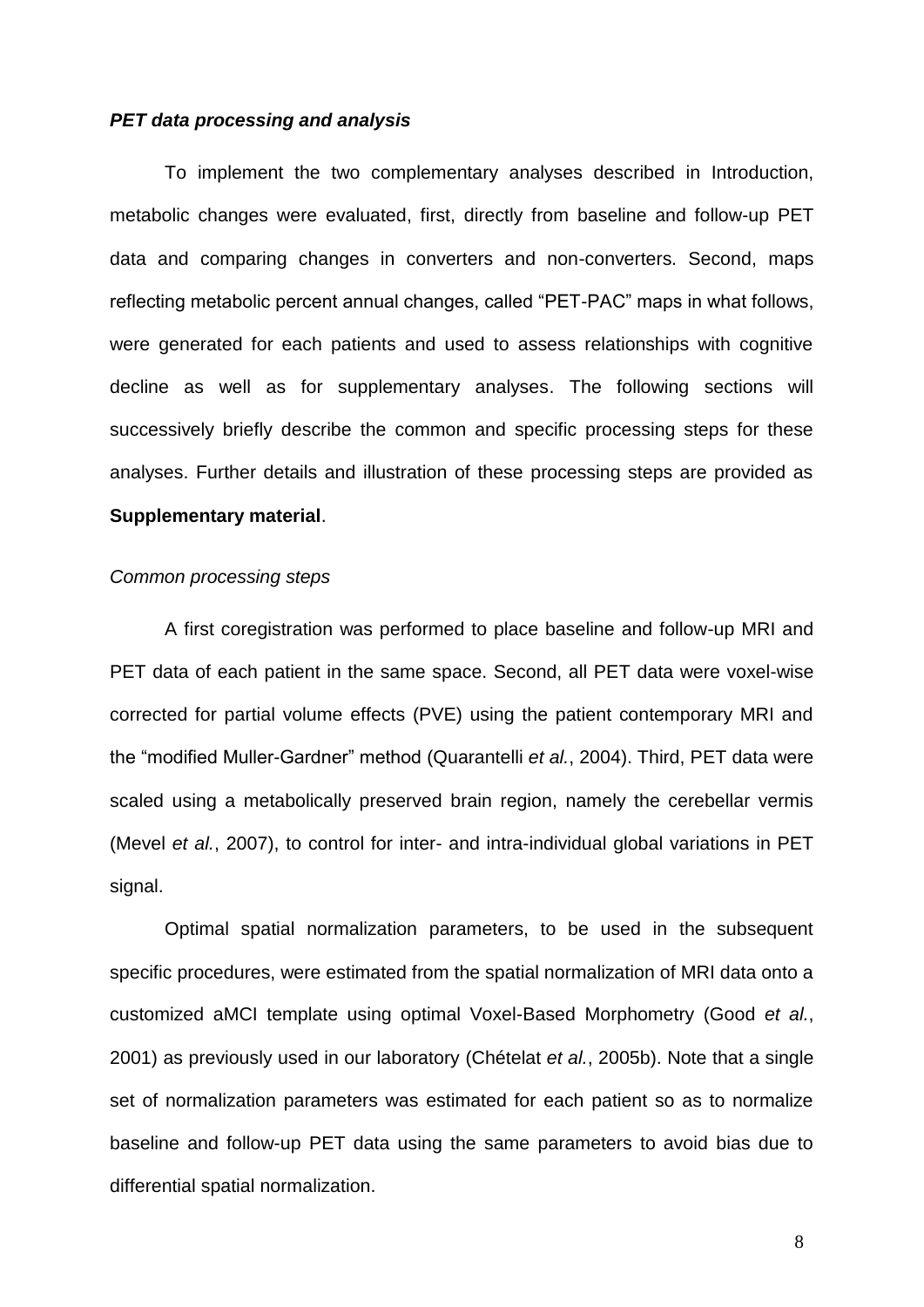#### *PET data processing for analyses comparing baseline and follow-up PET*

The optimal normalization parameters were applied to baseline and follow-up coregistered, PVE-corrected and scaled PET data resulting from the common processing steps. Spatially normalized PET data were subsequently smoothed using a Gaussian kernel of 10mm, and entered into the following statistical analyses.

First, a 'Population main effect: 2 cond's, 1 scan/cond' (paired t-test) with 2 conditions (baseline and follow-up) was performed to assess the pattern of metabolic evolution in all aMCI patients by comparing baseline to follow-up data (with a 1 -1 contrast). The resulting SPM-T map was projected onto the aMCI whole brain template.

Second, a 'Multi-group: conditions & covariates' (repeated measures ANOVA) with 2 groups (converters and non-converters) and 2 conditions (baseline and followup) was performed on the same data to assess the patterns of metabolic evolution in converters and in non-converters separately, by comparing baseline to follow-up data in each group (with a 1 -1 and a 0 0 1 -1 contrast, respectively). Resulting SPM-T maps were projected onto the customized aMCI whole brain template. To highlight areas of greater metabolic decrease in converters as compared to non-converters, between-group comparison of baseline minus follow-up PET data was then performed (through a 1 -1 -1 1 interaction contrast) onto the voxels exhibiting significant metabolic decreases in converters (using the inclusive masking procedure of SPM2).

Clusters showing significant interaction in the above analysis were also used to define Volumes Of Interest (VOIs) for subsequent application onto PET-PAC maps (see below).

#### *PET data processing for analyses with PET-PAC maps*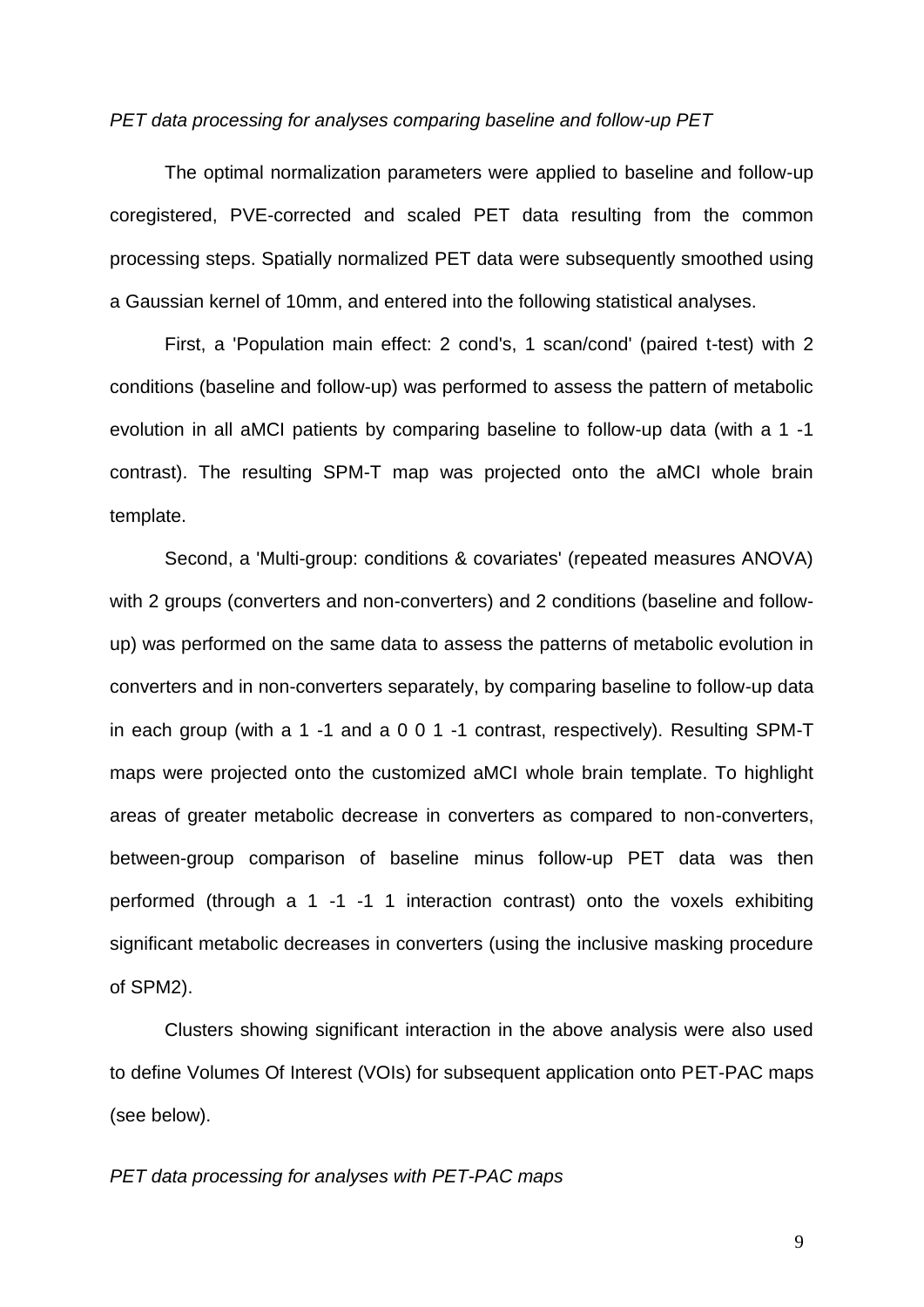The baseline and follow-up coregistered, PVE-corrected and scaled PET data resulting from the common processing steps were used to create individual PET-PAC maps. These PET-PAC maps represent the voxel-wise calculation of percent metabolic change over the 18-month follow-up period (i.e. the difference between follow-up and baseline scaled PET value divided by baseline PET value X 100) expressed in annual percent change (i.e. multiplied by 12/18). Note that this calculation was performed only onto those voxels common to both baseline and follow-up PET data, identified using a masking procedure. The optimal spatial normalization parameters were then applied to these PET-PAC maps, which were subsequently smoothed using a Gaussian kernel of 10mm.

A "Single subjects: covariates only" analysis was then conducted onto these 17 PET-PAC maps using Mattis-PAC as covariate to assess the relationship between metabolism changes and global cognitive decline. Both positive and negative correlations were assessed.

To perform VOI-based discriminant and correlation supplementary analyses, mean PET-PAC values were extracted from each PET-PAC map in the VOIs defined above, using the "binary ROIs analysis" option of the "fMRI-ROI analysis" SPM2 toolbox.

To assess the accuracy of the metabolic changes in the VOIs for monitoring the progression to AD in converters, a discriminant analysis was performed. Univariate analyses (T-test) of the mean PET-PAC value of each VOI independently were computed, and a multivariate F-statistic based on MANOVA analysis was performed on all VOIs values combined thanks to a Linear Discriminant.

Finally, to highlight the brain networks whose dysfunction or relative preservation may be related to that of each VOI, correlation analyses were then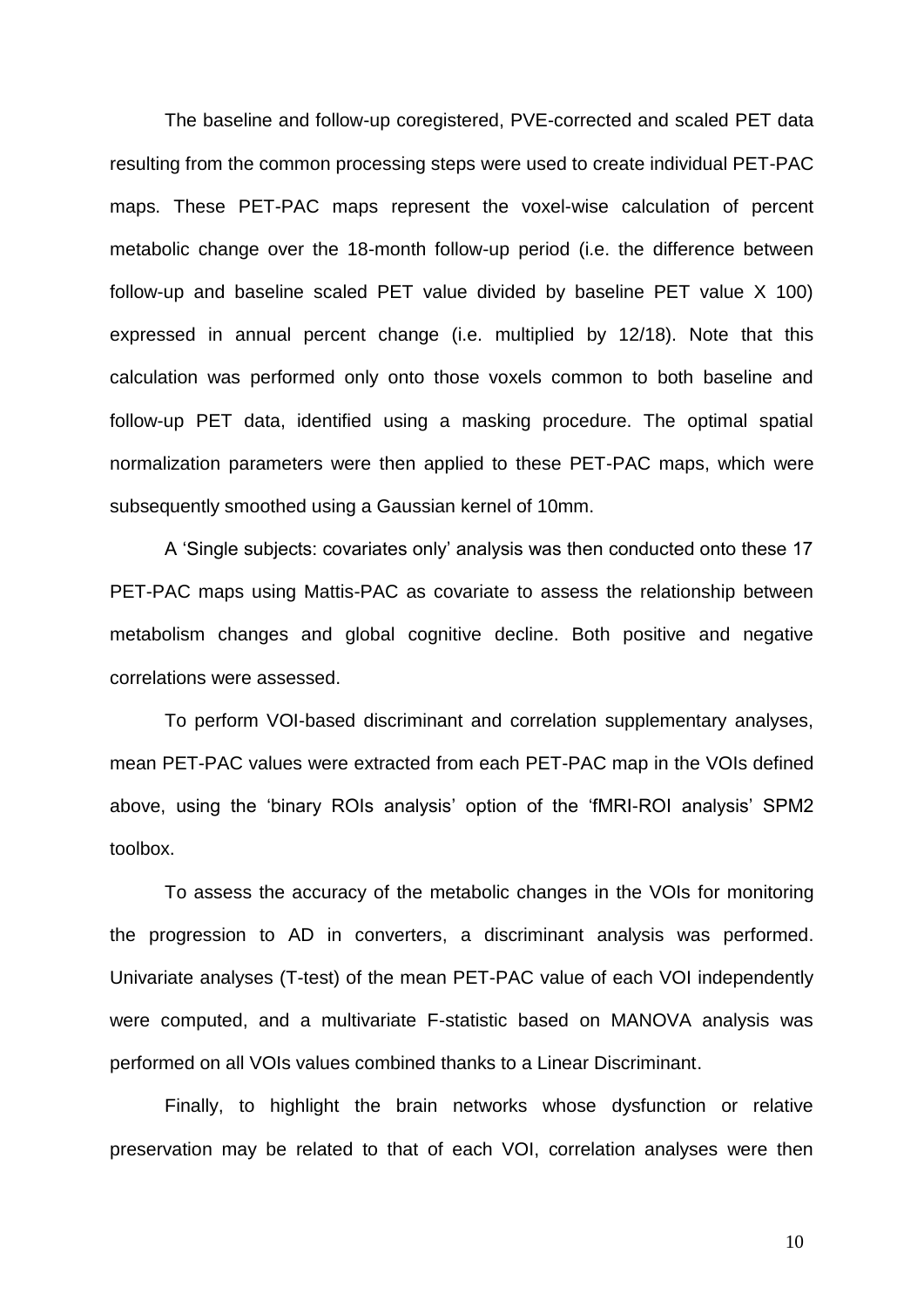performed by entering the mean PET-PAC value of each VOI as covariate in a "Single subjects: covariates only" voxel-based analysis with PET-PAC maps, assessing both positive and negative correlations, respectively.

All data processing and voxel-based statistical analyses were performed using SPM2 running on MATLAB 6.5. The threshold for significance was set to p(uncorrected)<0.005, which is identical (Alexander *et al.*, 2002) or more severe (Drzezga *et al.*, 2003) than previously used in longitudinal PET studies in AD and judged to provide the best compromise, neither too permissive nor over-conservative with risk of type 2 errors.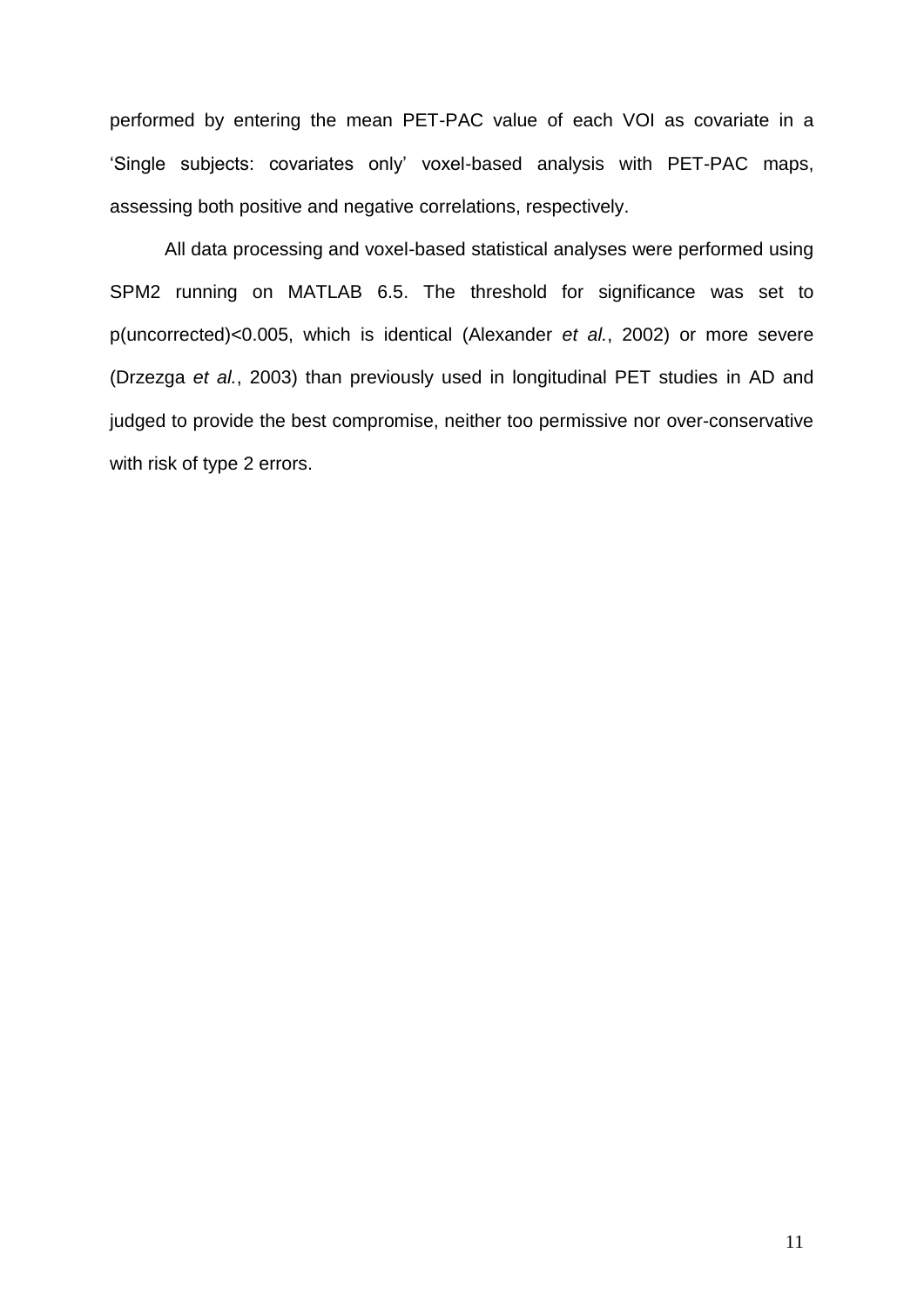#### **RESULTS**

#### *Clinical data*

Baseline and follow-up clinical characteristics are presented in **Table 1**. Over the 18 months follow-up period, 7 of the 17 aMCI patients converted to clinical diagnosis of probable AD. Baseline MMSE scores and follow-up Mattis scores were lower in converters than in non-converters. As already reported (Chételat *et al.*, 2005a), the Mattis scores significantly decreased over the follow-up period in converters, but not in non-converters.

#### *Comparison between baseline and follow-up PET*

The patterns of metabolic changes from baseline to follow-up in the whole aMCI sample, and in converters and non-converters separately, are illustrated in **Figure 1**. In the whole aMCI sample, metabolic decreases were largely bilateral and involved medially the PCC and frontal areas (Brodman areas BA 11 and 24/32), and laterally the temporo-parietal cortex (with right predominance), insula and inferior temporal cortex. Assessing converters and non-converters separately, effects were similar but higher in the former and lower in the latter, a difference that was particularly prominent in ventro-medial prefrontal regions (BA25 and 24/32). Also, the PCC changes observed in the whole sample extended to the middle cingulate cortex in converters.

The repeated measures ANOVA comparing converters to non-converters revealed areas of significantly greater metabolism decrease in converters than nonconverters, but not in the reverse contrast. These changes were located in two distinct ventro-medial prefrontal regions: the left anterior cingulate cortex (BA24/32)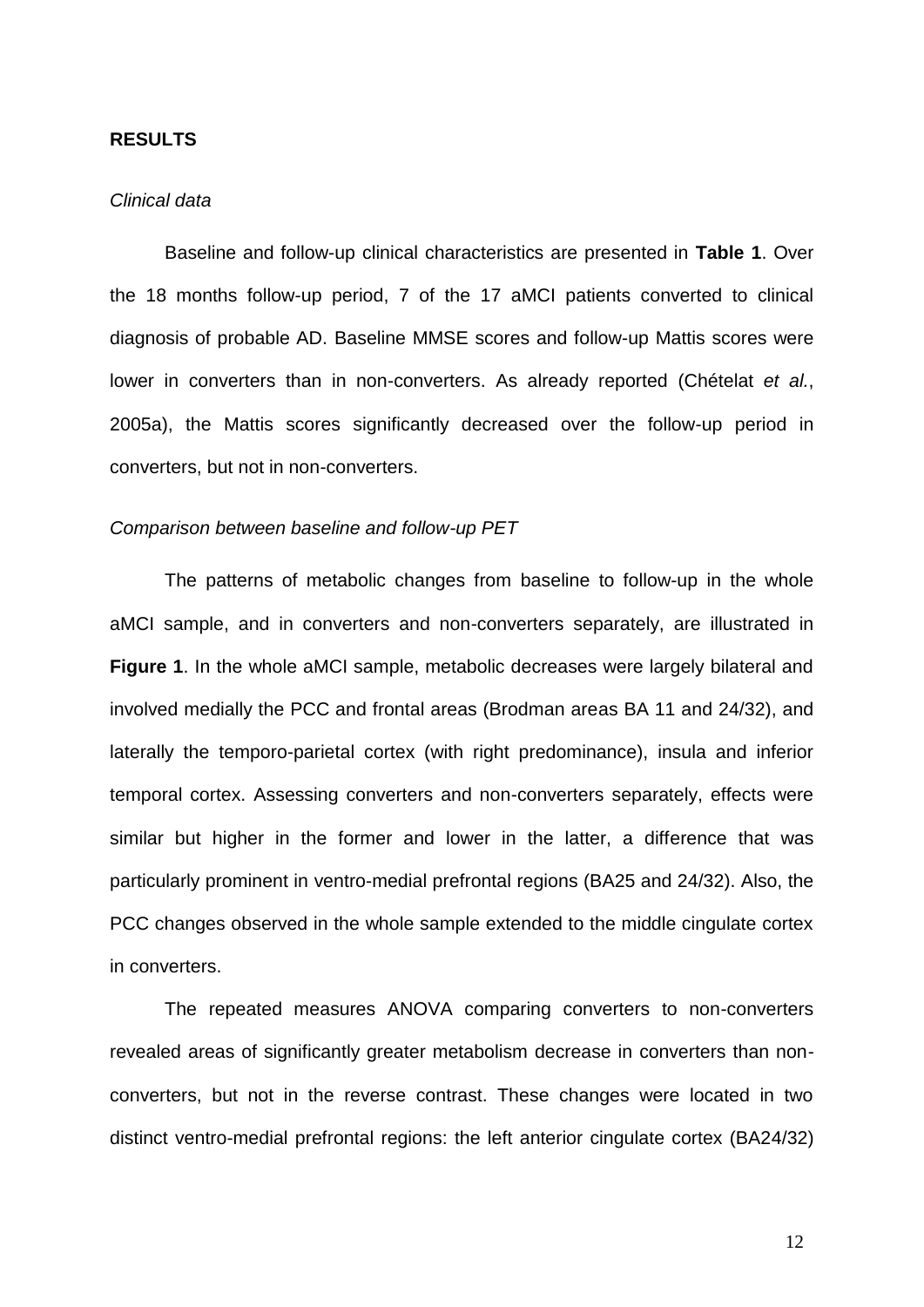and the subgenual area (BA25; **Figure 2A**). As described above, these two clusters were then made into VOIs for the correlation and discriminant analyses.

#### *PET-PAC maps*

Positive correlation between PET-PAC maps and Mattis-PAC revealed a single significant cluster located in the subgenual area (BA25; **Figure 2B**). The reverse contrast (i.e. PET-PAC increases with Mattis-PAC decreases) disclosed a single cluster located in the right dorso-medial prefrontal cortex (BA9/10; **Figure 3A**).

While a partial overlap was observed between individual values of converters and non-converters using the mean PET-PAC in BA24/32 (p=0.001; AUC=0.94) or in BA25 (p=0.006; AUC=0.87) separately, the combination of the mean PET-PAC in these two VOIs improved the between-group discrimination (p=0.0001; AUC=1; **Figure 4**).

Positive correlation between BA24/32 mean PET-PAC value and PET-PAC maps highlighted surrounding medial prefrontal areas (BA24/32/11) as well as the right PCC including the retrosplenial cortex (BA23/26/29; **Figure 5**). The reverse contrast did not reveal any significant negative correlation.

Positive correlation between BA25 mean PET-PAC value and PET-PAC maps revealed two clusters, the first encompassing surrounding prefrontal areas (BA25/24) and right hippocampus and amygdala, and the second involving the left parahippocampal cortex (BA20; **Figure 5**). The reverse contrast (negative correlation) highlighted two close clusters in the right dorso-medial prefrontal cortex (BA8 and BA9; **Figure 3B**).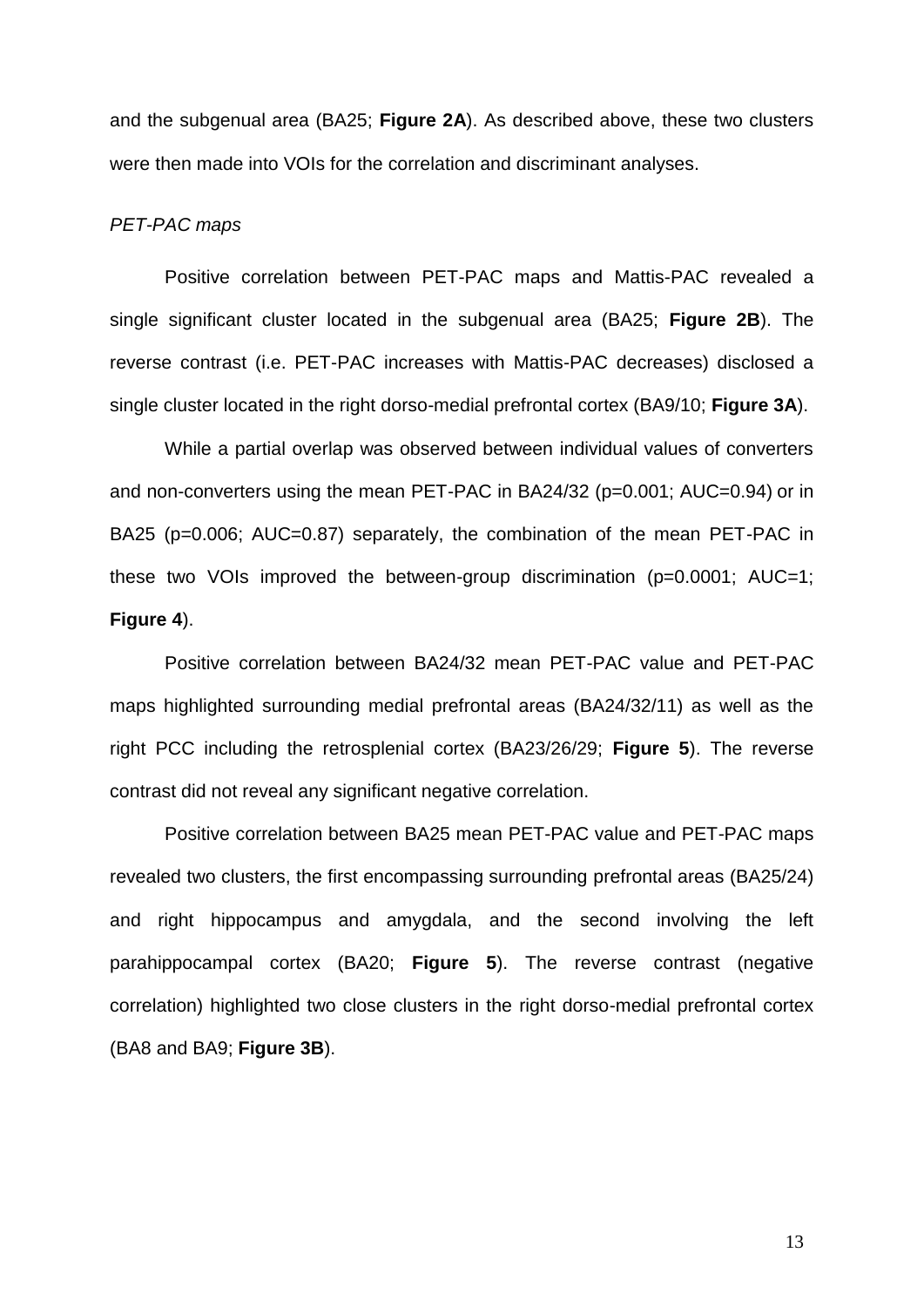#### **DISCUSSION**

In the present study, we used a method specifically designed for the longitudinal assessment of PET changes, including voxel-based PVE correction and optimal normalization of each pair of PET data with the same parameters, as well as PET-PAC maps calculation restricted to common GM voxels. This method prevents as far as possible any confounding effects of brain tissue atrophy or methodological bias due to differential normalization and segmentation of baseline and follow-up data. The effects highlighted here are thus thought to reflect genuine metabolic changes taking place during the transition from aMCI to AD.

In the whole aMCI sample, we found progressive metabolic decreases over an 18-month follow-up period encompassing the temporo-parietal cortex and posterior medial parietal areas, consistent with numerous previous studies underlining the early involvement of these areas in AD (see Introduction). Our results also disclosed significant changes in specific prefrontal areas, suggesting that prefrontal metabolic alteration are in fact initiated early in the course of AD. Most notably, the metabolic declines found to be significantly greater in converters relative to non-converters specifically and uniquely pointed to two medial prefrontal areas, namely the anterior cingulate cortex (BA24/32) and the subgenual area (BA25). A similar analysis also pointed to prefrontal areas in Drzezga *et al.* study (2003), but involved lateral prefrontal rather than medial regions. In that study, the medial prefrontal areas were found to show similar decreases in converters and nonconverters which was interpreted as reflecting a normal aging process. Our findings disagree with this interpretation as the two groups did not differ in age or follow-up duration, and furthermore the metabolic changes in both medial prefrontal areas were found not to correlate with age (data not shown). In contradiction with Drzezga *et al.* (2003),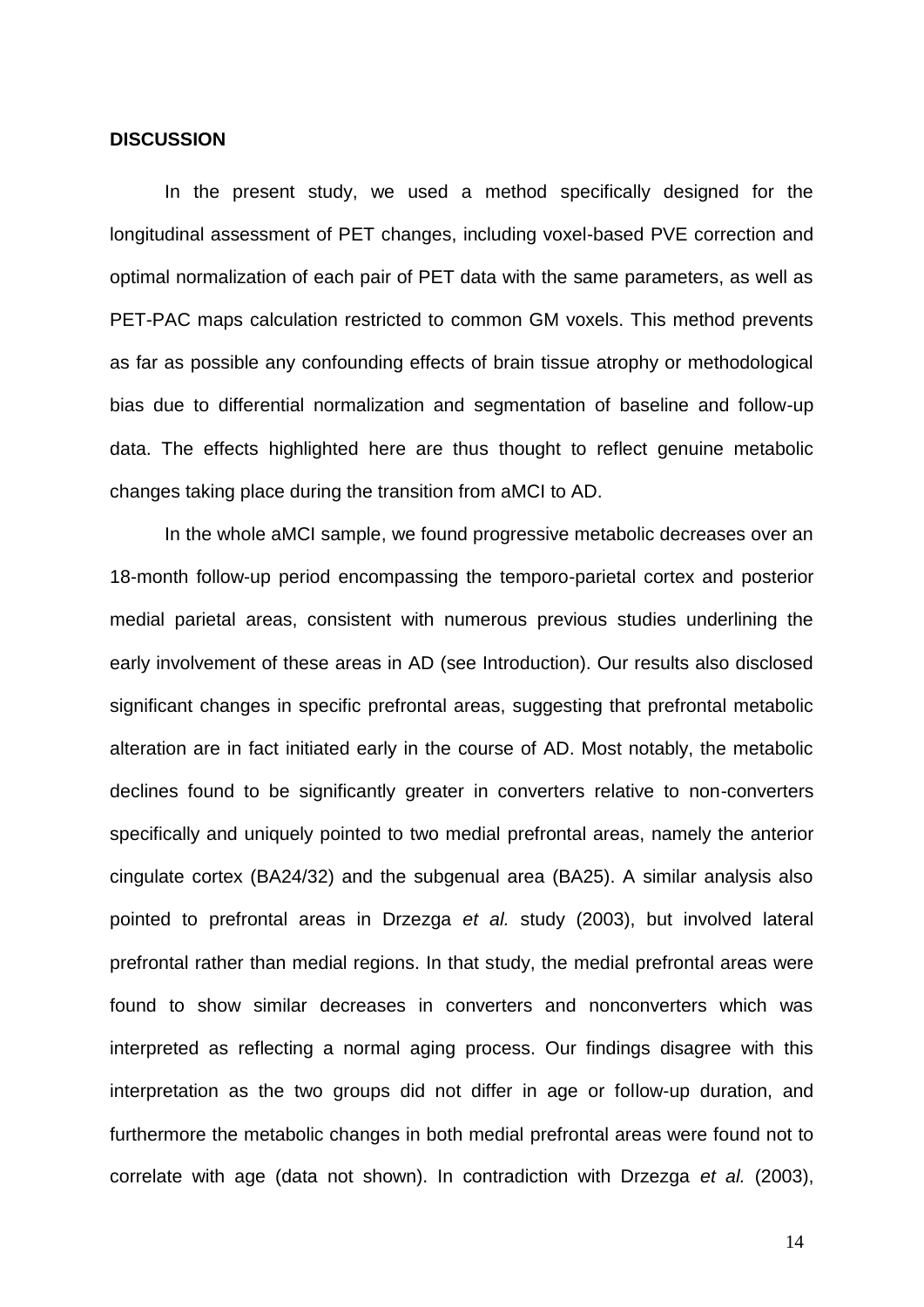therefore, the present study argues in favour of AD-related pathological processes in these two regions. In support of this contention, the same two medial prefrontal regions have been previously reported to show specific perfusion decreases from the entorhinal to the limbic neuropathologic Braak stages (Braak and Braak, 1991), corresponding respectively to aMCI and early AD (Bradley *et al.*, 2002).

For reasons detailed in Introduction, we also assessed metabolic changes in relation to global cognitive decline across the whole aMCI sample. Positive correlation between PET-PAC maps and Mattis-PAC highlighted a single ventromedial prefrontal area encompassing the same BA25 region as that found in the between-group comparison, but surprisingly failed to highlight the BA24/32 cluster. As previously proposed (Chételat *et al.*, 2005a), patients expected to present with probable AD criteria at the end of the follow-up period (converters) include both patients with rapid cognitive decline, and patients with less rapid cognitive decline but who started from lower baseline cognitive status. Our findings thus suggest that the metabolic decrease in BA25 is specifically related to the slope of cognitive decline, while that in BA24/32 may instead be related to baseline cognitive performance. Consistent with this hypothesis, we found a significant positive correlation between baseline MMSE performances and BA24/32 PET-PAC values (p=0.0006; data not shown), while no significant correlation was found with BA25 PET-PAC values (p=0.209; data not shown). Overall, these two regions thus appear to serve complementary roles in expressing the metabolic decreases from aMCI to AD. This was also supported by our multivariate analysis showing improved discrimination between converters and non-converters when combining both BA25 and BA24/32 as compared to either VOI separately. While the complete discrimination found here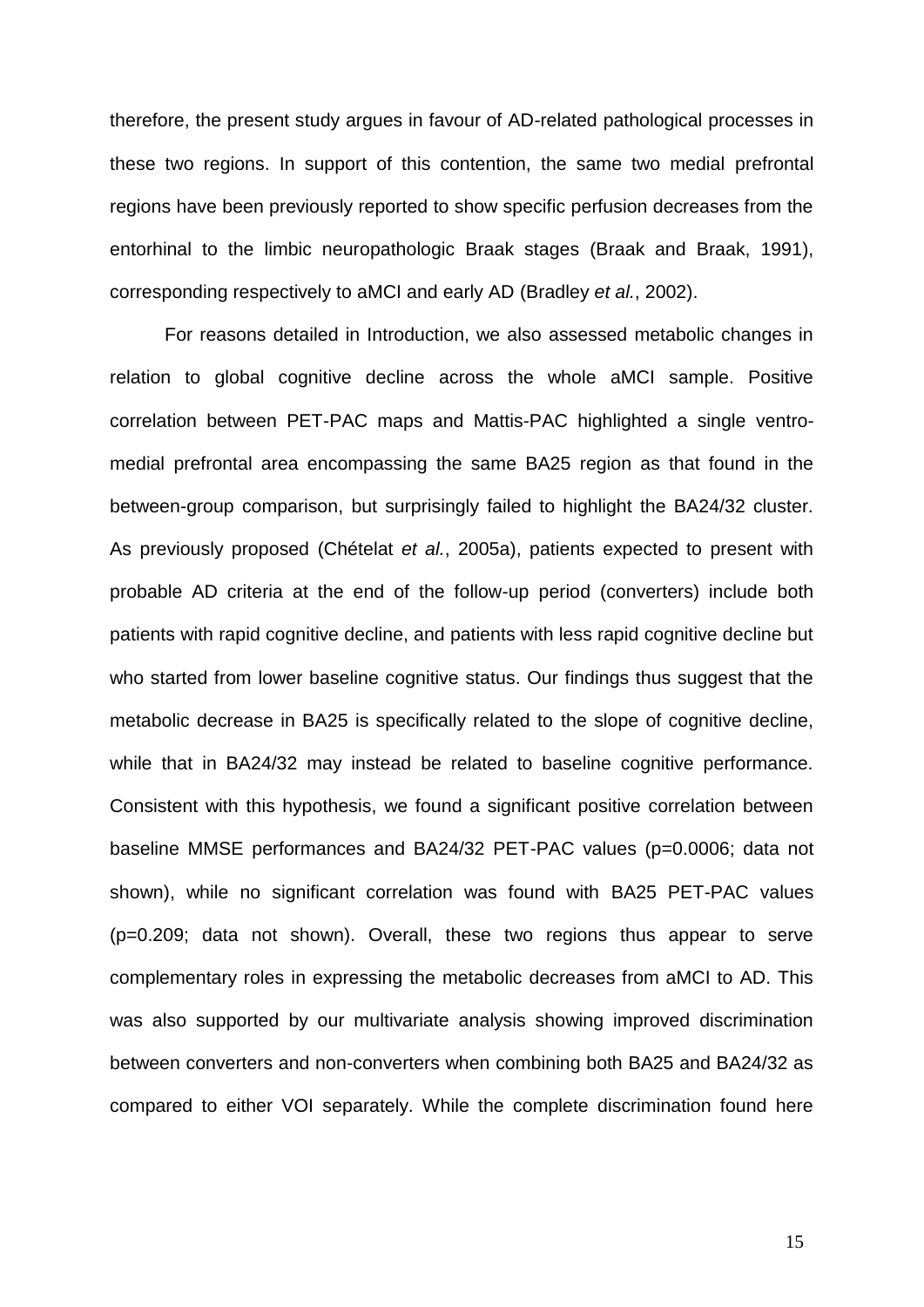would need to be validated from an independent and larger sample, our results strongly support the use of <sup>18</sup>FDG-PET to monitor early AD progression.

So as to better understand the mechanisms underlying these metabolic changes, we also performed metabolic-metabolic correlations between PET-PAC in each VOI and whole brain PET-PAC maps, allowing unravelling the whole brain networks whose metabolic changes relate to those in each of the two prefrontal VOIs (i.e. BA24/32 and BA25). Interestingly, these analyses highlighted two distinct networks for BA24/32 and BA25, the former involving the PCC and the latter the hippocampal region and temporal pole. These distinct relationships suggest that the medial prefrontal metabolic decreases characterizing the progression from aMCI to clinically probable AD may result from disconnection from limbic structures, i.e. from the PCC for BA24/32 and from the hippocampus for BA25. This so-called diaschisis hypothesis (Minoshima *et al.*, 1997; Meguro *et al.*, 2001; Bradley *et al.*, 2002; Chételat *et al.*, 2003b; Nestor *et al.*, 2004) is consistent with recent functional MRI studies of functional connectivity showing, through a method similar to the correlation approach used here, altered hippocampal functional connectivity with the PCC and ventro-medial prefrontal cortex in early AD (Greicius *et al.*, 2004; Wang *et al.*, 2007; Allen *et al.*, 2007). As the uncinate fasciculus directly connects the hippocampus, amygdala and temporal poles to the subgenual cortex (Kier *et al.*, 2004; Schmahmann *et al.*, 2007), disruption of this WM tract may lead to the specific relationships found here. Furthermore, alteration of this tract has been reported in AD (Taoka *et al.*, 2006; Yasmin *et al.*, 2008), and direct hippocampal projection fibers to BA25 were shown to mainly originate from the CA1 subfield (Zhong *et al.*, 2006), i.e. the hippocampal subregion most involved by atrophic processes from aMCI to clinically probable AD (Chételat *et al.*, 2008). The progressive metabolic decrease in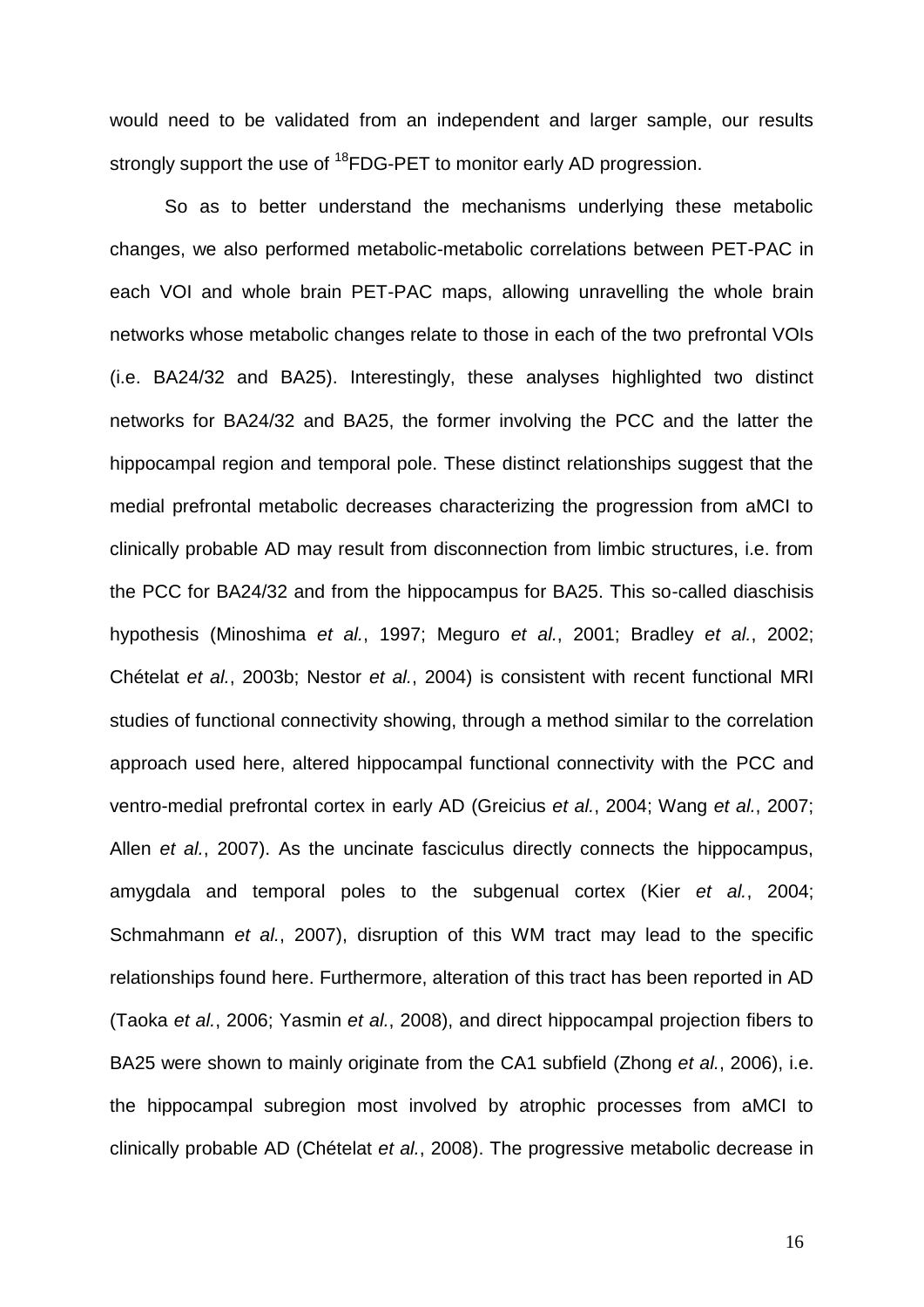BA25 is thus thought to directly reflect its disconnection from the hippocampus. In contrast, disruption of the rostral cingulum bundle relating the PCC to the frontal cortex (Mufson and Pandya, 1984; Schmahmann *et al.*, 2007; Mori *et al.*, 2008) is probably responsible for the metabolic decrease observed in BA24/32. The caudal part of this tract, which connects the hippocampus to the PCC, is also altered early in AD (Rose *et al.*, 2000; Xie *et al.*, 2005; Medina *et al.*, 2006; Villain *et al.*, 2008) probably accounting for early PCC hypometabolism (Rose *et al.*, 2000; Chételat *et al.*, 2003b; Nestor *et al.*, 2004; Xie *et al.*, 2005; Villain *et al.*, 2008). Our findings suggest that, as aMCI progress to AD, PCC alterations progressively lead to medial prefrontal disruption through involvement of the rostral part of the cingulum bundle. Overall, therefore, BA24/32 metabolic decreases may reflect indirect hippocampofrontal disconnection processes, as already mentioned elsewhere (Grady *et al.*, 2001; Bradley *et al.*, 2002; Villain *et al.*, 2008) probably mediated by the cingulum bundle which is the major path for fronto-hippocampal connectivity (Kobayashi and Amaral, 2003).

Intriguingly, most structures highlighted in the present study, namely the hippocampus, amygdala, PCC and medial prefrontal cortex, are key components of the episodic memory network (Cabeza and Nyberg, 2000). The role of the uncinate fasciculus and cingulum bundle in memory processes has also been highlighted (Levine *et al.*, 1998; Gaffan and Wilson, 2008; Sepulcre *et al.*, 2008), more specifically for autobiographical memory related to emotional events (Markowitsch *et al.*, 2003). In addition, dysfunction in ventro-medial prefrontal areas has been related to depressive symptoms in healthy subjects (Steele *et al.*, 2007) and apathy in AD (Marshall *et al.*, 2007). Taken together, disruption of the brain networks leading to progressive decrease in ventro-medial prefrontal metabolism may underlie the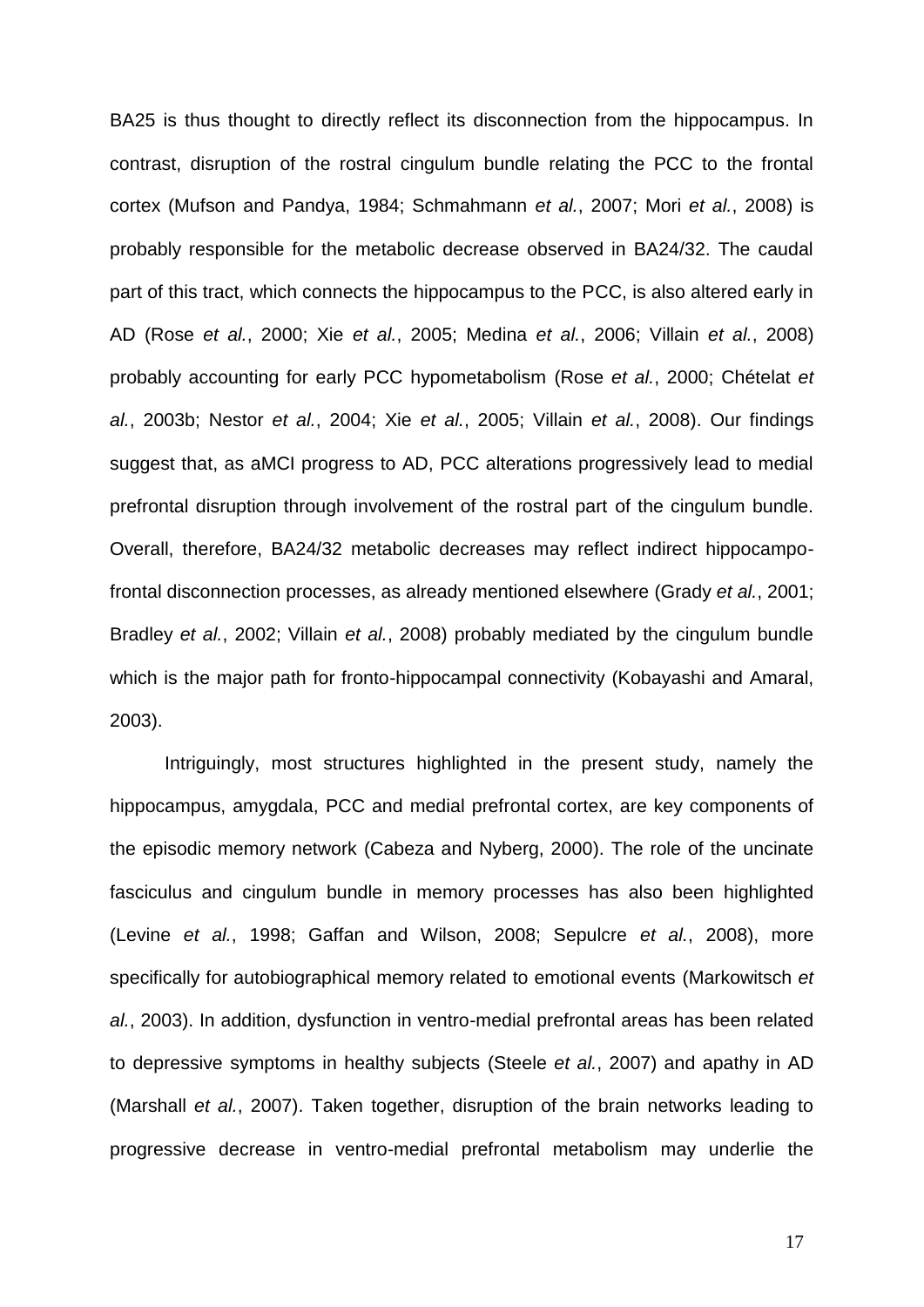worsening of memory impairments as well as the emergence of mood disorders reported as aMCI progresses to clinical AD (Assal and Cummings, 2002).

Finally negative correlations between PET-PAC maps and Mattis-PAC as well as BA25 PET-PAC, both highlighted a single and identical dorso-medial prefrontal region encroaching BA8/9/10. This suggests that, as the disease progresses and BA25 metabolism decreases, BA8/9/10 metabolism relatively increases, potentially reflecting functional compensatory mechanism, as proposed in previous studies for the same dorso-medial prefrontal areas (Grady *et al.*, 2001; Grady *et al.*, 2003; Remy *et al.*, 2005; Wang *et al.*, 2007). The striking difference between metabolic changes taking place in ventro-medial and dorso-medial prefrontal regions, both known to be connected to the hippocampus (Schmahmann *et al.*, 2007) but showing either relative metabolic decreases or increases respectively, would merit further investigations.

In sum, our findings highlight the specific metabolic changes associated with progression from aMCI to clinical AD, showing metabolic decrease in ventro-medial prefrontal BA24/32 and BA25 paralleled by relative increases in dorso-medial BA8/9/10. Prefrontal metabolic disruptions are likely to reflect disconnection from the hippocampus, both indirectly through the posterior cingulate cortex via cingulum bundle breakdown for BA24/32, and directly through uncinate fasciculus disruption for BA25. Metabolic decreases in these two areas combined specifically characterized rapid progression to AD, suggesting the potential of  ${}^{18}$ FDG-PET to monitor early AD progression and to test the effects of new therapies.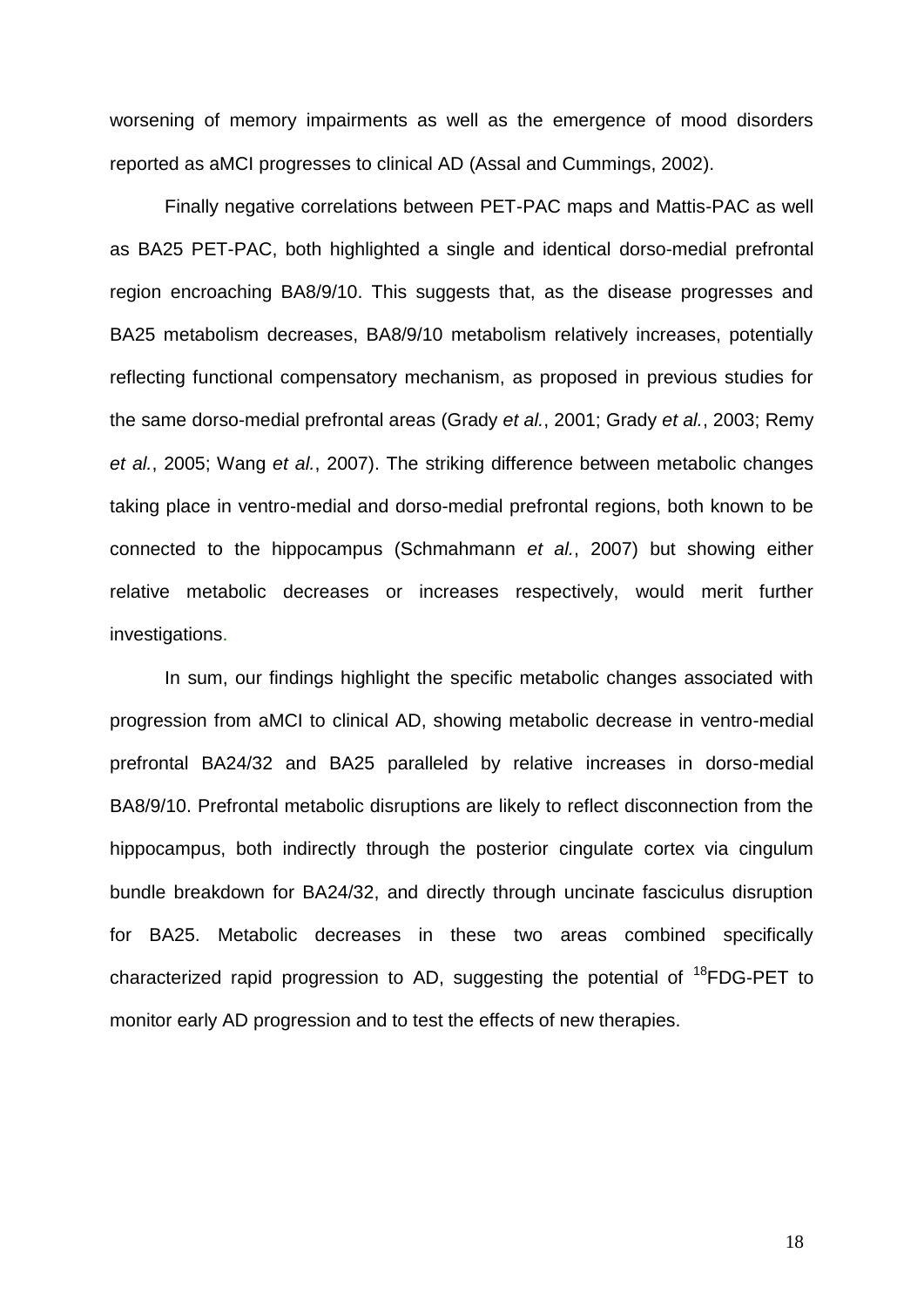### **Funding**

This work was supported by the Institut National de la Santé Et de la Recherche Médicale U320 and U923, Ministère de la Santé (Programme Hospitalier de Reherche Clinique, Principal Investigator: J-C Baron), Ministère de l"éducation nationale, Association France-Alzheimer, Institut de Recherches Internationales Servier and Conseil Régional de Basse-Normandie.

#### **Aknowledgements**

We are indebted to Ms. C. Lalevée, Ms. A. Pélerin, D. Hannequin, B. Dupuy, M.H. Noël, M.C. Onfroy, D. Luet, O. Tirel, and L. Barré for their help in this study.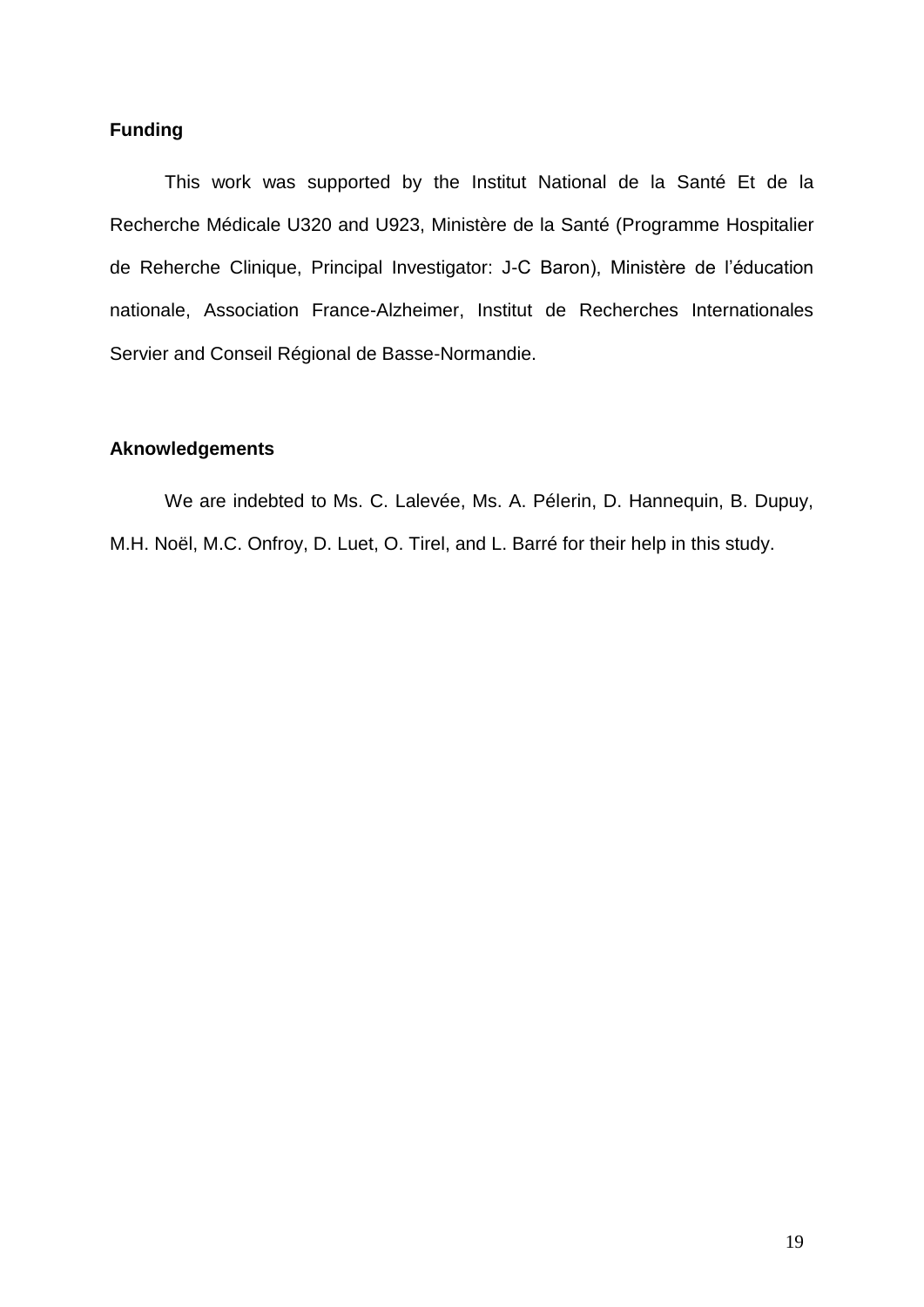#### **References**

Alexander GE, Chen K, Pietrini P, Rapoport SI, and Reiman EM. Longitudinal PET Evaluation of Cerebral Metabolic Decline in Dementia: A Potential Outcome Measure in Alzheimer's Disease Treatment Studies. Am J Psychiatry 2002; 159: 738-745.

Allen G, Barnard H, McColl R, Hester AL, Fields JA, Weiner MF, *et al*. Reduced hippocampal functional connectivity in Alzheimer disease. Arch Neurol 2007; 64: 1482-1487.

Assal F and Cummings JL. Neuropsychiatric symptoms in the dementias. Curr Opin Neurol 2002; 15: 445-450.

Braak H and Braak E. Neuropathological stageing of Alzheimer-related changes. Acta Neuropathol 1991; 82: 239-259.

Bradley KM, O'Sullivan VT, Soper ND, Nagy Z, King EM, Smith AD, *et al*. Cerebral perfusion SPET correlated with Braak pathological stage in Alzheimer's disease. Brain 2002; 125: 1772-1781.

Cabeza R and Nyberg L. Imaging cognition II: An empirical review of 275 PET and fMRI studies. J Cogn Neurosci 2000; 12: 1-47.

Chételat G, Desgranges B, de la Sayette V, Viader F, Berkouk K, Landeau B, *et al*. Dissociating atrophy and hypometabolism impact on episodic memory in mild cognitive impairment. Brain 2003a; 126: 1955-1967.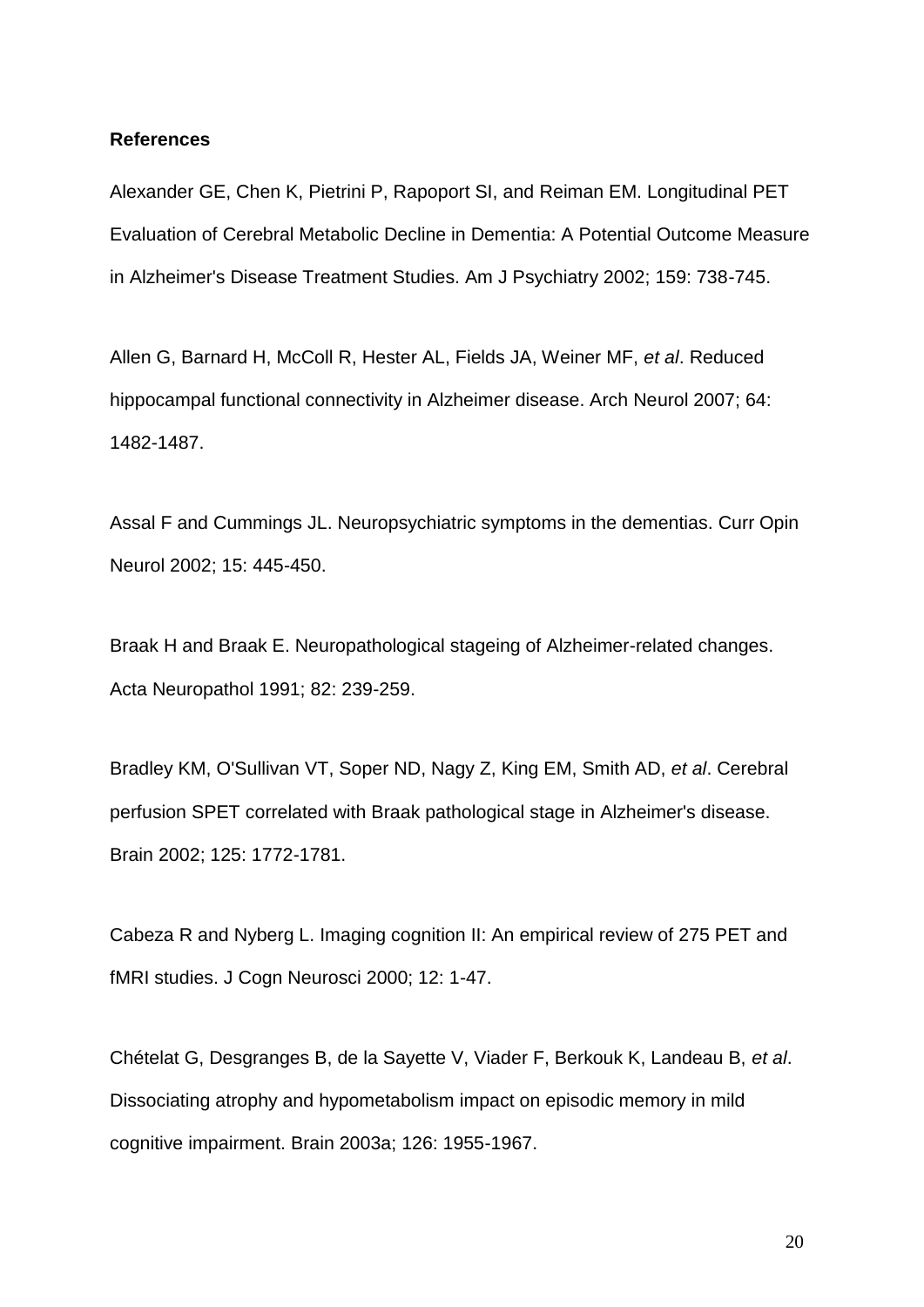Chételat G, Desgranges B, de la Sayette V, Viader F, Eustache F, and Baron JC. Mild cognitive impairment: Can FDG-PET predict who is to rapidly convert to Alzheimer's disease? Neurology 2003b; 60: 1374-1377.

Chételat G, Eustache F, Viader F, de la Sayette V, Pélerin A, Mézenge F, *et al*. FDG-PET measurement is more accurate than neuropsychological assessments to predict global cognitive deterioration in patients with mild cognitive impairment. Neurocase 2005a; 11: 14-25.

Chételat G, Fouquet M, Kalpouzos G, Denghien I, de la Sayette V, Viader F, *et al*. Three-dimensional surface mapping of hippocampal atrophy progression from MCI to AD and over normal aging as assessed using voxel-based morphometry. Neuropsychologia 2008; 46: 1721-1731.

Chételat G, Landeau B, Eustache F, Mézenge F, Viader F, de la Sayette V, *et al*. Using voxel-based morphometry to map the structural changes associated with rapid conversion in MCI: a longitudinal MRI study. Neuroimage 2005b; 27: 934-946.

Desgranges B, Baron JC, de la Sayette V, Petit-Taboué MC, Benali K, Landeau B, *et al*. The neural substrates of memory systems impairment in Alzheimer's disease. A PET study of resting brain glucose utilization. Brain 1998; 121 (Pt 4): 611-631.

Drzezga A, Lautenschlager N, Siebner H, Riemenschneider M, Willoch F, Minoshima S, *et al*. Cerebral metabolic changes accompanying conversion of mild cognitive impairment into Alzheimer's disease: a PET follow-up study. Eur J Nucl Med Mol Imaging 2003; 30: 1104-1113.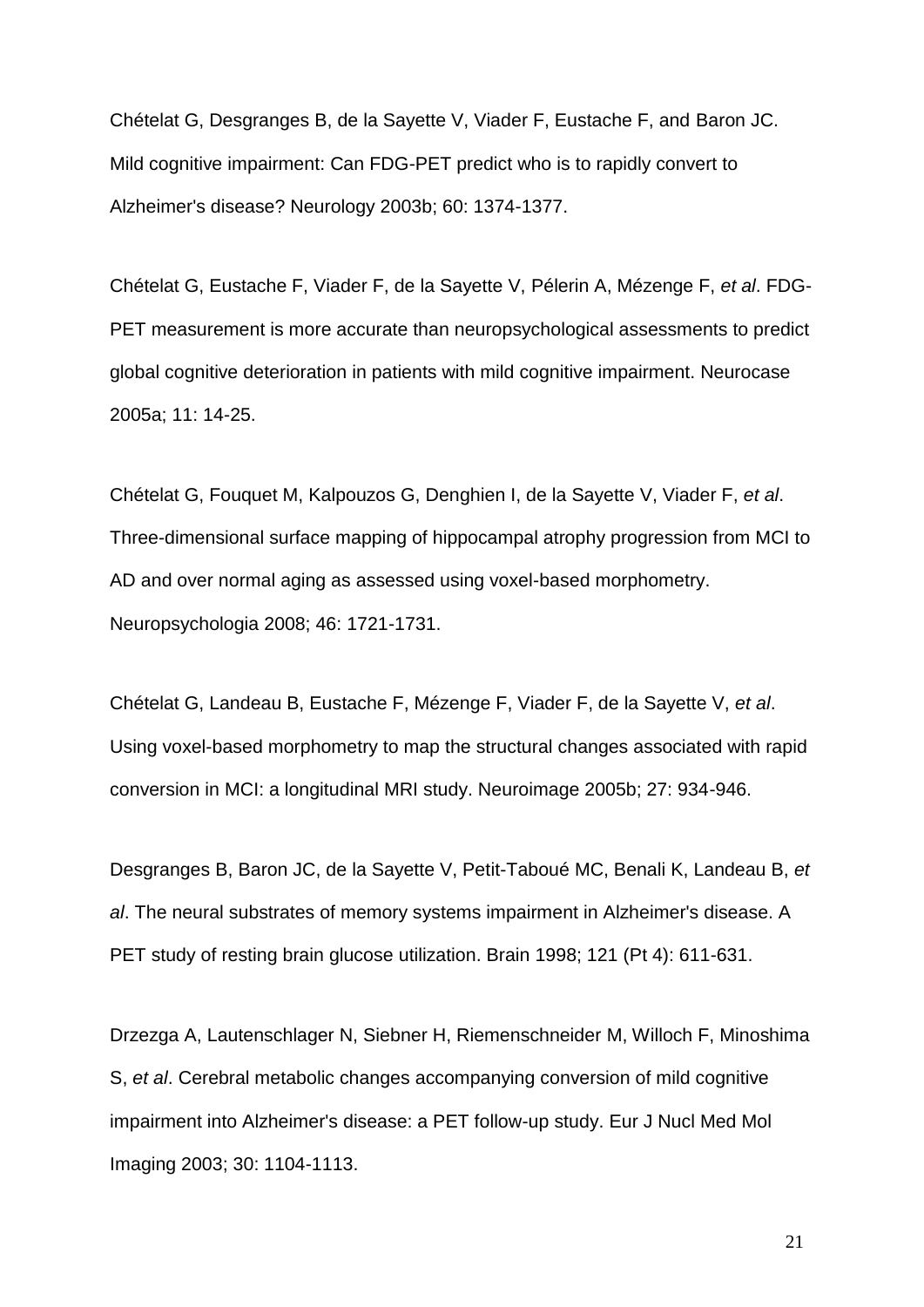Gaffan D and Wilson CR. Medial temporal and prefrontal function: Recent behavioural disconnection studies in the macaque monkey. Cortex 2008; 44: 928- 935.

Good CD, Johnsrude IS, Ashburner J, Henson RN, Friston KJ, and Frackowiak RS. A voxel-based morphometric study of ageing in 465 normal adult human brains. Neuroimage 2001; 14: 21-36.

Grady CL, Furey ML, Pietrini P, Horwitz B, and Rapoport SI. Altered brain functional connectivity and impaired short-term memory in Alzheimer's disease. Brain 2001; 124: 739-756.

Grady CL, Mcintosh AR, Beig S, Keightley ML, Burian H, and Black SE. Evidence from functional neuroimaging of a compensatory prefrontal network in Alzheimer's disease. J Neurosci 2003; 23: 986-993.

Greicius MD, Srivastava G, Reiss AL, and Menon V. Default-mode network activity distinguishes Alzheimer's disease from healthy aging: evidence from functional MRI. Proc Natl Acad Sci U S A 2004; 101: 4637-4642.

Herholz K, Schopphoff H, Schmidt M, Mielke R, Eschner W, Scheidhauer K, *et al*. Direct comparison of spatially normalized PET and SPECT scans in Alzheimer's disease. J Nucl Med 2002; 43: 21-26.

Ishii K, Sasaki H, Kono AK, Miyamoto N, Fukuda T, and Mori E. Comparison of gray matter and metabolic reduction in mild Alzheimer's disease using FDG-PET and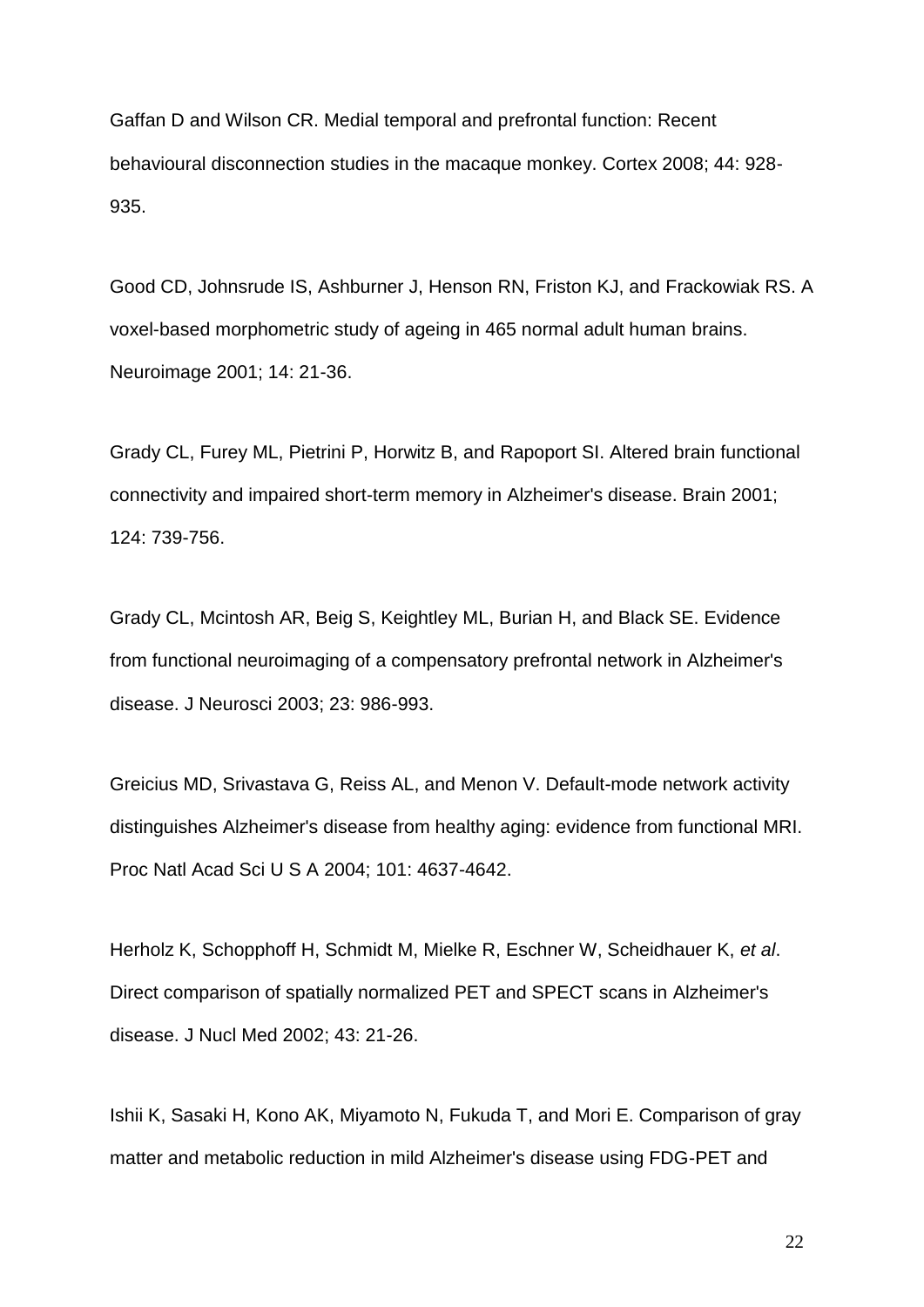voxel-based morphometric MR studies. Eur J Nucl Med Mol Imaging 2005; 32: 959- 963.

Kawachi T, Ishii K, Sakamoto S, Sasaki M, Mori T, Yamashita F, *et al*. Comparison of the diagnostic performance of FDG-PET and VBM-MRI in very mild Alzheimer's disease. Eur J Nucl Med Mol Imaging 2006; 33: 801-809.

Kier EL, Staib LH, Davis LM, and Bronen RA. MR imaging of the temporal stem: anatomic dissection tractography of the uncinate fasciculus, inferior occipitofrontal fasciculus, and Meyer's loop of the optic radiation. AJNR Am J Neuroradiol 2004; 25: 677-691.

Kobayashi Y and Amaral DG. Macaque monkey retrosplenial cortex: II. Cortical afferents. J Comp Neurol 2003; 466: 48-79.

Levine B, Black SE, Cabeza R, Sinden M, Mcintosh AR, Toth JP, *et al*. Episodic memory and the self in a case of isolated retrograde amnesia. Brain 1998; 121 ( Pt 10): 1951-1973.

Markowitsch HJ, Vandekerckhove MM, Lanfermann H, and Russ MO. Engagement of lateral and medial prefrontal areas in the ecphory of sad and happy autobiographical memories. Cortex 2003; 39: 643-665.

Marshall GA, Monserratt L, Harwood D, Mandelkern M, Cummings JL, and Sultzer DL. Positron emission tomography metabolic correlates of apathy in Alzheimer disease. Arch Neurol 2007; 64: 1015-1020.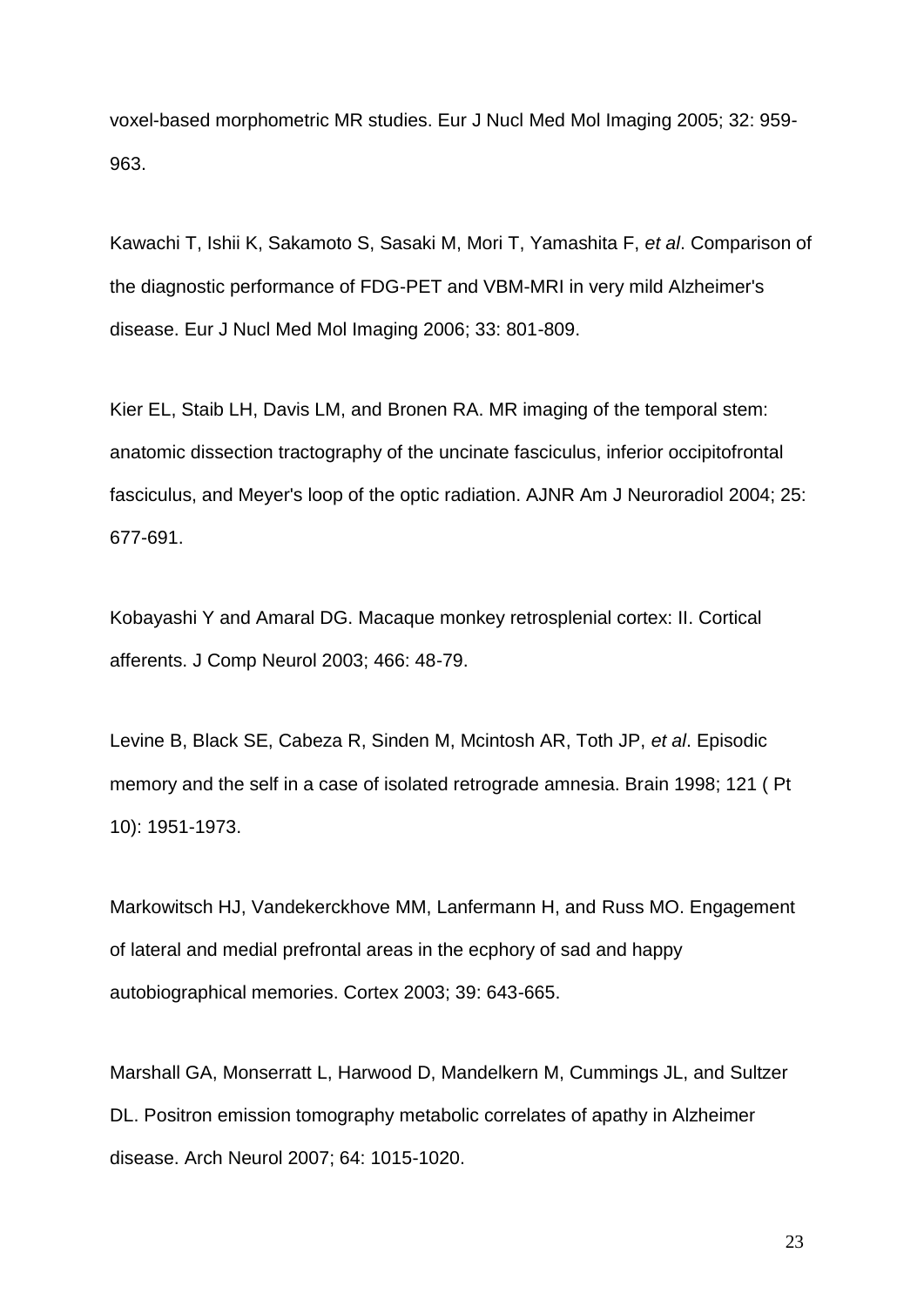McKhann G, Drachman D, Folstein M, Katzman R, Price D, and Stadlan EM. Clinical diagnosis of Alzheimer's disease: report of the NINCDS-ADRDA Work Group under the auspices of Department of Health and Human Services Task Force on Alzheimer's Disease. Neurology 1984; 34: 939-944.

Medina D, DeToledo-Morrell L, Urresta F, Gabrieli JD, Moseley M, Fleischman D, *et al*. White matter changes in mild cognitive impairment and AD: A diffusion tensor imaging study. Neurobiol Aging 2006; 27: 663-672.

Meguro K, LeMestric C, Landeau B, Desgranges B, Eustache F, and Baron JC. Relations between hypometabolism in the posterior association neocortex and hippocampal atrophy in Alzheimer's disease: a PET/MRI correlative study. J Neurol Neurosurg Psychiatry 2001; 71: 315-321.

Mevel K, Desgranges B, Baron JC, Landeau B, de la Sayette V, Viader F, *et al*. Detecting hippocampal hypometabolism in Mild Cognitive Impairment using automatic voxel-based approaches. Neuroimage 2007; 37: 18-25.

Minoshima S, Giordani B, Berent S, Frey KA, Foster NL, and Kuhl DE. Metabolic reduction in the posterior cingulate cortex in very early Alzheimer's disease. Ann Neurol 1997; 42: 85-94.

Mori, S, Wakana, S, Nagae-Poetscher, L, and van Zilj, P. MRI atlas of human white matter. Amsterdam: Elsevier 2008.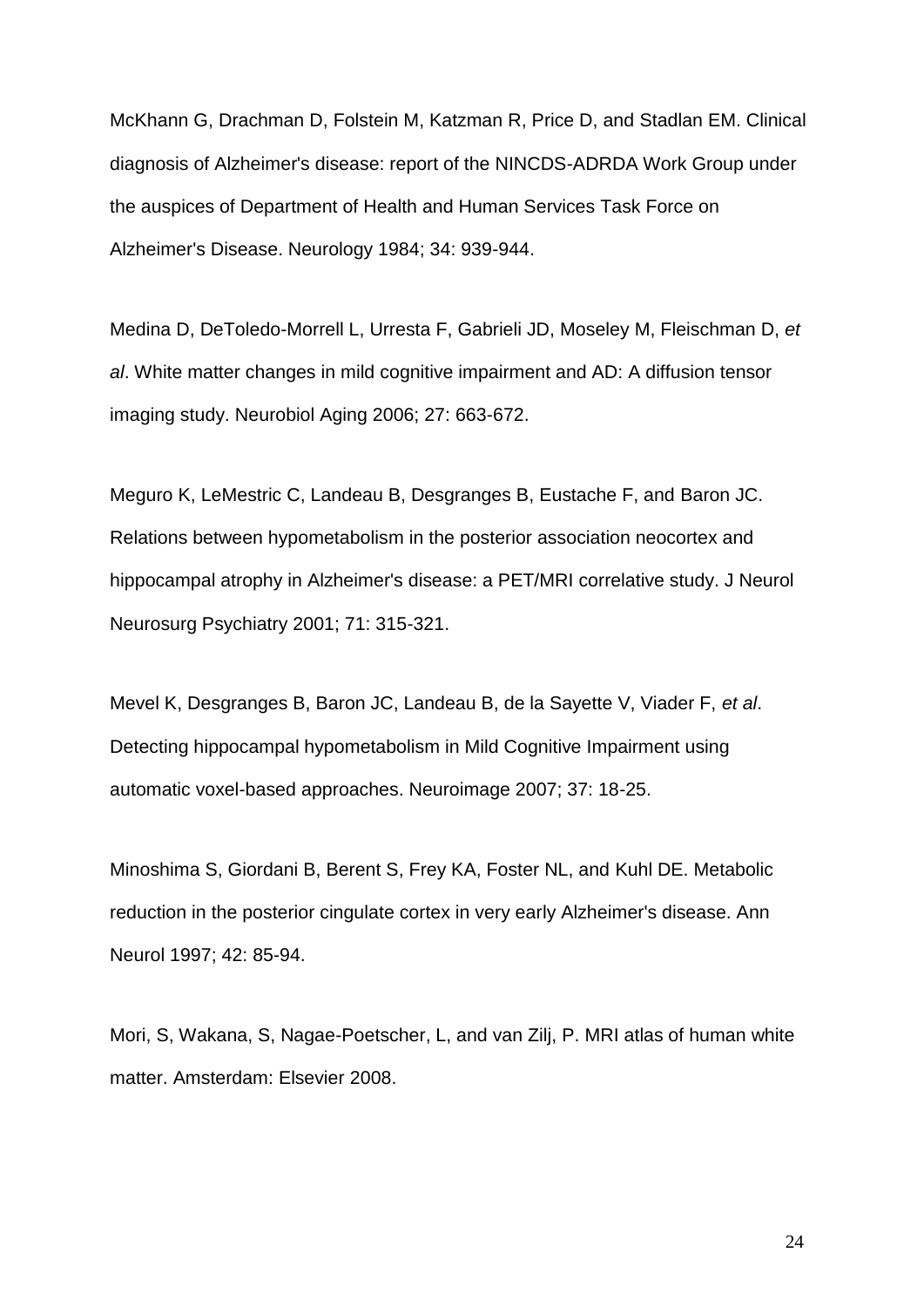Mosconi L. Brain glucose metabolism in the early and specific diagnosis of Alzheimer's disease. FDG-PET studies in MCI and AD. Eur J Nucl Med Mol Imaging 2005; 32: 486-510.

Mufson EJ and Pandya DN. Some observations on the course and composition of the cingulum bundle in the rhesus monkey. J Comp Neurol 1984; 225: 31-43.

Nestor PJ, Fryer TD, Ikeda M, and Hodges JR. Retrosplenial cortex (BA 29/30) hypometabolism in mild cognitive impairment (prodromal Alzheimer's disease). Eur J Neurosci 2003a; 18: 2663-2667.

Nestor PJ, Fryer TD, Smielewski P, and Hodges JR. Limbic hypometabolism in Alzheimer's disease and mild cognitive impairment. Ann Neurol 2003b; 54: 343-351.

Nestor PJ, Scheltens P, and Hodges JR. Advances in the early detection of Alzheimer's disease. Nat Med 2004; 10 Suppl: S34-S41.

Petersen RC. Mild Cognitive Impairment: Useful or not? Alzheimer's & Dementia 2005; 1: 5-10.

Quarantelli M, Berkouk K, Prinster A, Landeau B, Svarer C, Balkay L, *et al*. Integrated software for the analysis of brain PET/SPECT studies with partial-volumeeffect correction. J Nucl Med 2004; 45: 192-201.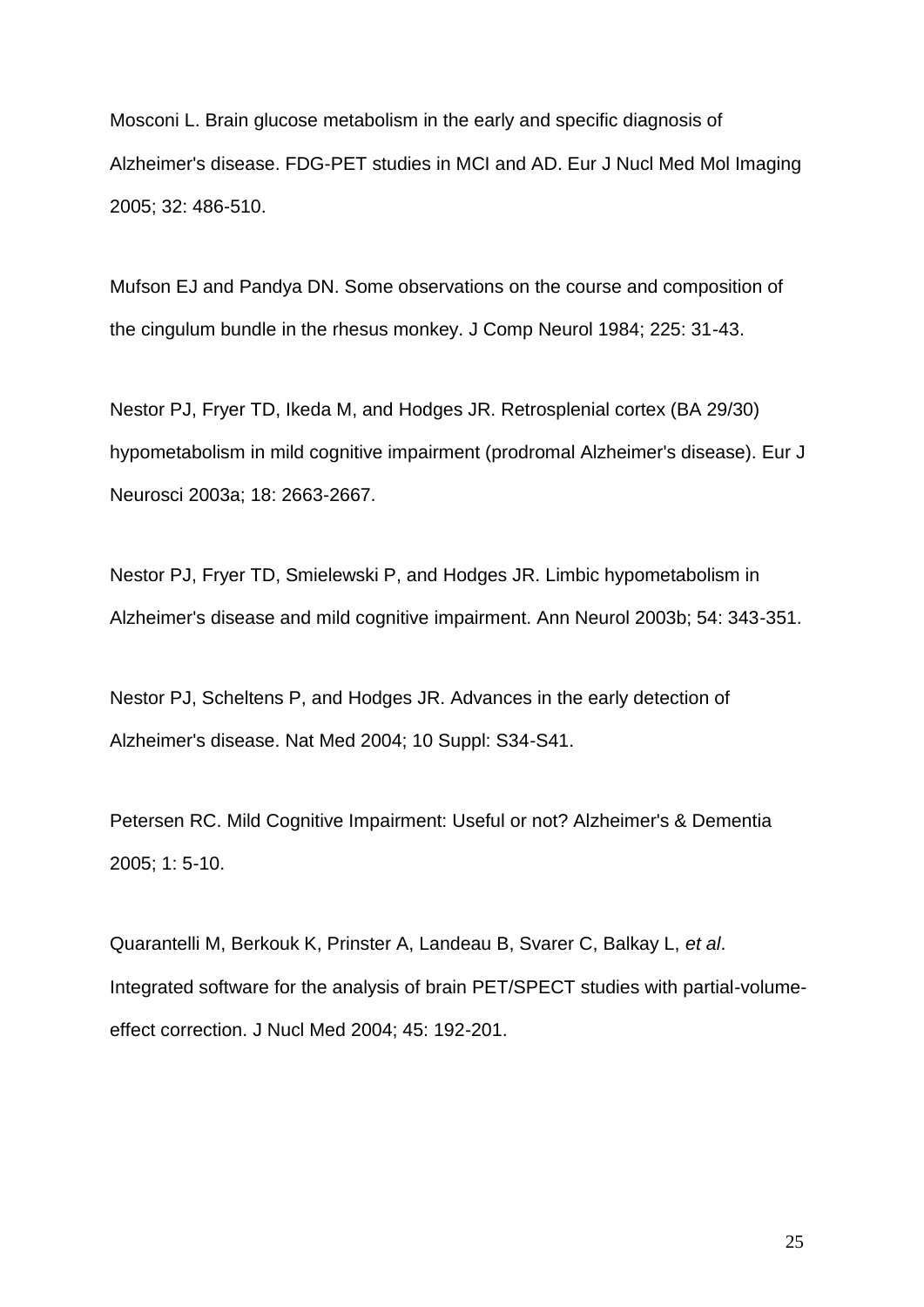Remy F, Mirrashed F, Campbell B, and Richter W. Verbal episodic memory impairment in Alzheimer's disease: a combined structural and functional MRI study. Neuroimage 2005; 25: 253-266.

Rose SE, Chen F, Chalk JB, Zelaya FO, Strugnell WE, Benson M, *et al*. Loss of connectivity in Alzheimer's disease: an evaluation of white matter tract integrity with colour coded MR diffusion tensor imaging. J Neurol Neurosurg Psychiatry 2000; 69: 528-530.

Salmon E, Sadzot B, Maquet P, Degueldre C, Lemaire C, Rigo P, *et al*. Differential diagnosis of Alzheimer's disease with PET. J Nucl Med 1994; 35: 391-398.

Schmahmann JD, Pandya DN, Wang R, Dai G, D'Arceuil HE, de Crespigny AJ, *et al*. Association fibre pathways of the brain: parallel observations from diffusion spectrum imaging and autoradiography. Brain 2007; 130: 630-653.

Sepulcre J, Masdeu JC, Sastre-Garriga J, Goni J, Velez-de-Mendizabal N, Duque B, *et al*. Mapping the brain pathways of declarative verbal memory: Evidence from white matter lesions in the living human brain. Neuroimage 2008; 42: 1237-1243.

Steele JD, Currie J, Lawrie SM, and Reid I. Prefrontal cortical functional abnormality in major depressive disorder: a stereotactic meta-analysis. J Affect Disord 2007; 101: 1-11.

Taoka T, Iwasaki S, Sakamoto M, Nakagawa H, Fukusumi A, Myochin K, *et al*. Diffusion anisotropy and diffusivity of white matter tracts within the temporal stem in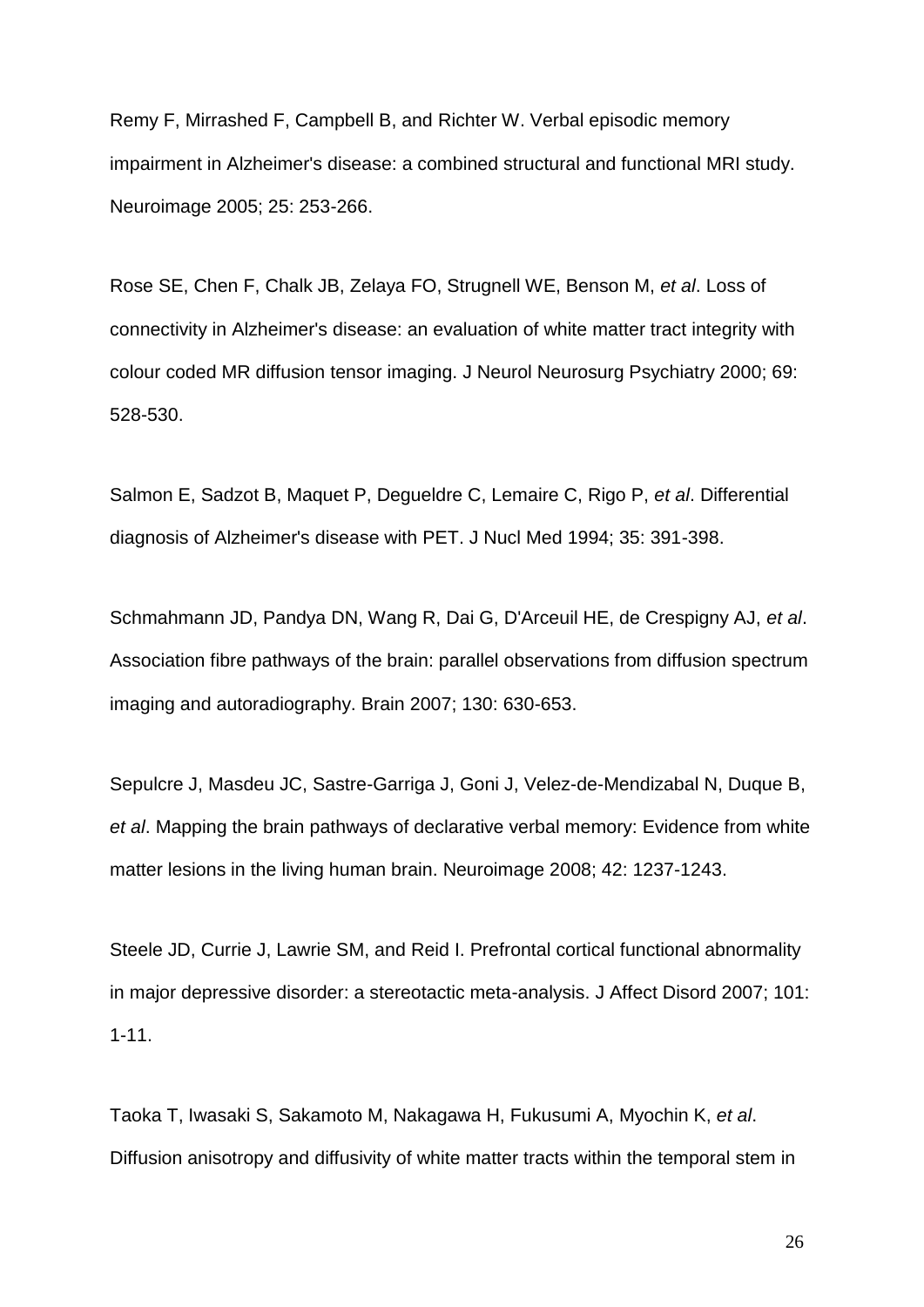Alzheimer disease: evaluation of the "tract of interest" by diffusion tensor tractography. AJNR Am J Neuroradiol 2006; 27: 1040-1045.

Villain N, Desgranges B, Viader F, de la Sayette V, Mézenge F, Landeau B, *et al*. Relationships between hippocampal atrophy, white matter disruption, and gray matter hypometabolism in Alzheimer's disease. J Neurosci 2008; 28: 6174-6181.

Wang K, Liang M, Wang L, Tian L, Zhang X, Li K, *et al*. Altered functional connectivity in early Alzheimer's disease: a resting-state fMRI study. Hum Brain Mapp 2007; 28: 967-978.

Xie S, Xiao JX, Wang YH, Wu HK, Gong GL, and Jiang XX. Evaluation of bilateral cingulum with tractography in patients with Alzheimer's disease. Neuroreport 2005; 16: 1275-1278.

Yasmin H, Nakata Y, Aoki S, Abe O, Sato N, Nemoto K, *et al*. Diffusion abnormalities of the uncinate fasciculus in Alzheimer's disease: diffusion tensor tract-specific analysis using a new method to measure the core of the tract. Neuroradiology 2008; 50: 293-299.

Zhong YM, Yukie M, and Rockland KS. Distinctive morphology of hippocampal CA1 terminations in orbital and medial frontal cortex in macaque monkeys. Exp Brain Res 2006; 169: 549-553.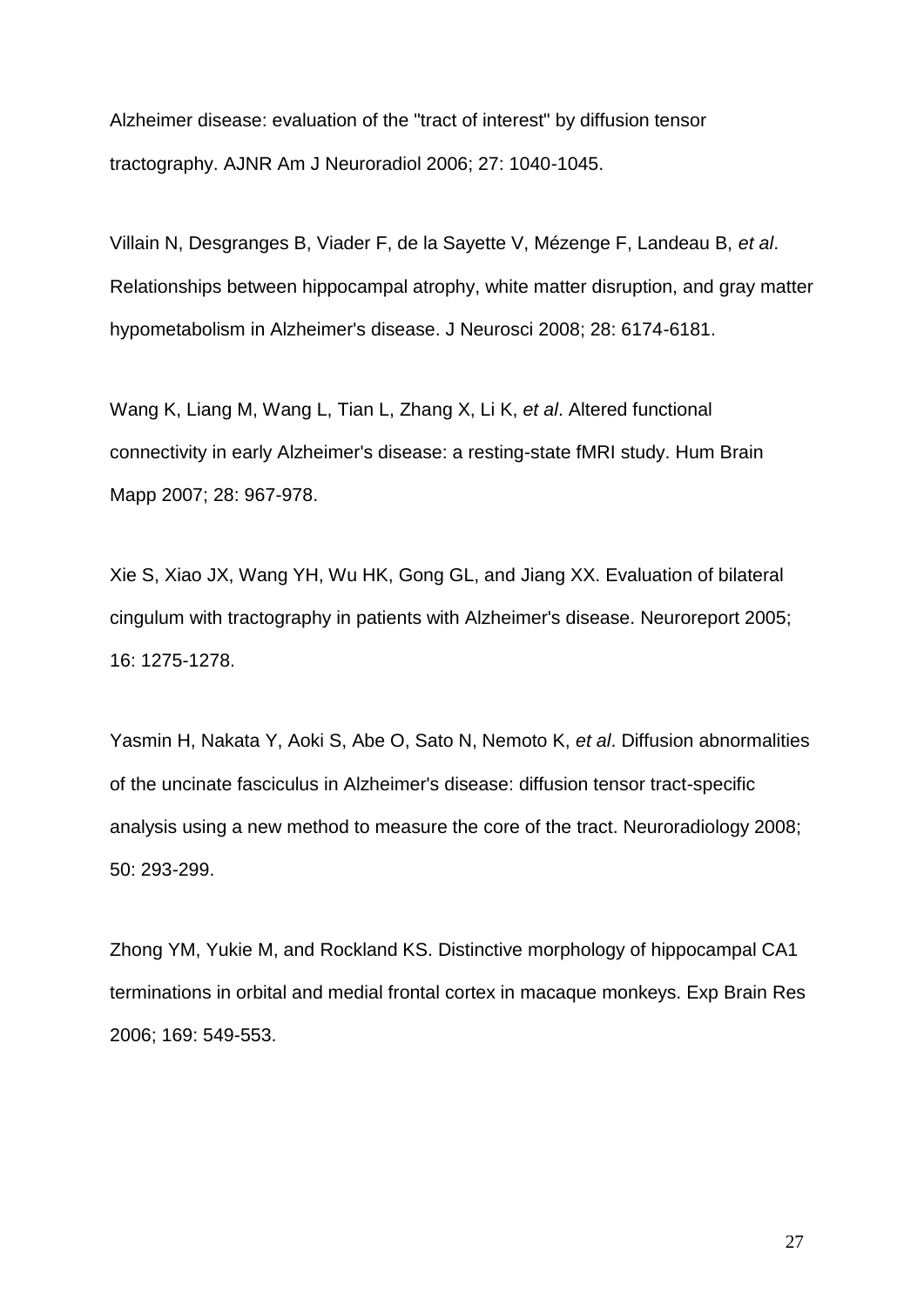**Table 1:** Demographic and clinical data of aMCI patients at baseline (t0) and at follow-up (t18). \*\* significant difference between converters and non-converters p<0.01, ¤ significant difference between t0 and t18 p<0.05, ¤¤ p<0.01, ¤¤¤ p<0.001.

**Figure 1:** Patterns of brain metabolic changes over 18 months in the whole aMCI sample (**A**), as well as in non-converters (**B**) and in converters (**C**) separately, as illustrated by projection of the SPM-T maps onto a 3D representation of the aMCI customized whole brain template.

**Figure 2:** Brain areas showing significantly greater metabolic decreases in converters compared to non-converters (**A-left**), used as VOIs represented onto 3D views of the aMCI whole brain template in further analyses (**A-right**), and significant positive correlation between metabolic decrease (PET-PAC maps) and global cognitive decline (Mattis-PAC – **B**) as illustrated by SPM-2 "Glass brain" representation and projection of the SPM-T maps (thresholded at p<0.005; k>50 voxels) onto sagittal sections of the aMCI whole brain template. Peak MNI coordinates (xyz), size in voxels (k), and T and P values are indicated for each significant cluster, and correlation plot and  $R^2$  values are also provided.

**Figure 3:** Brain areas showing significant negative correlation between PET-PAC maps and Mattis-PAC (**A**) or BA25 PET-PAC value (**B**) as illustrated by SPM-2 "Glass brain" representations and projection of the SPM-T maps (thresholded at p<0.005; k>100 voxels) onto sagittal section of the aMCI whole brain template. Peak MNI coordinates (xyz), size in voxels (k), and T and P values are indicated for each significant cluster and the corresponding plots and  $R^2$  values are also provided.